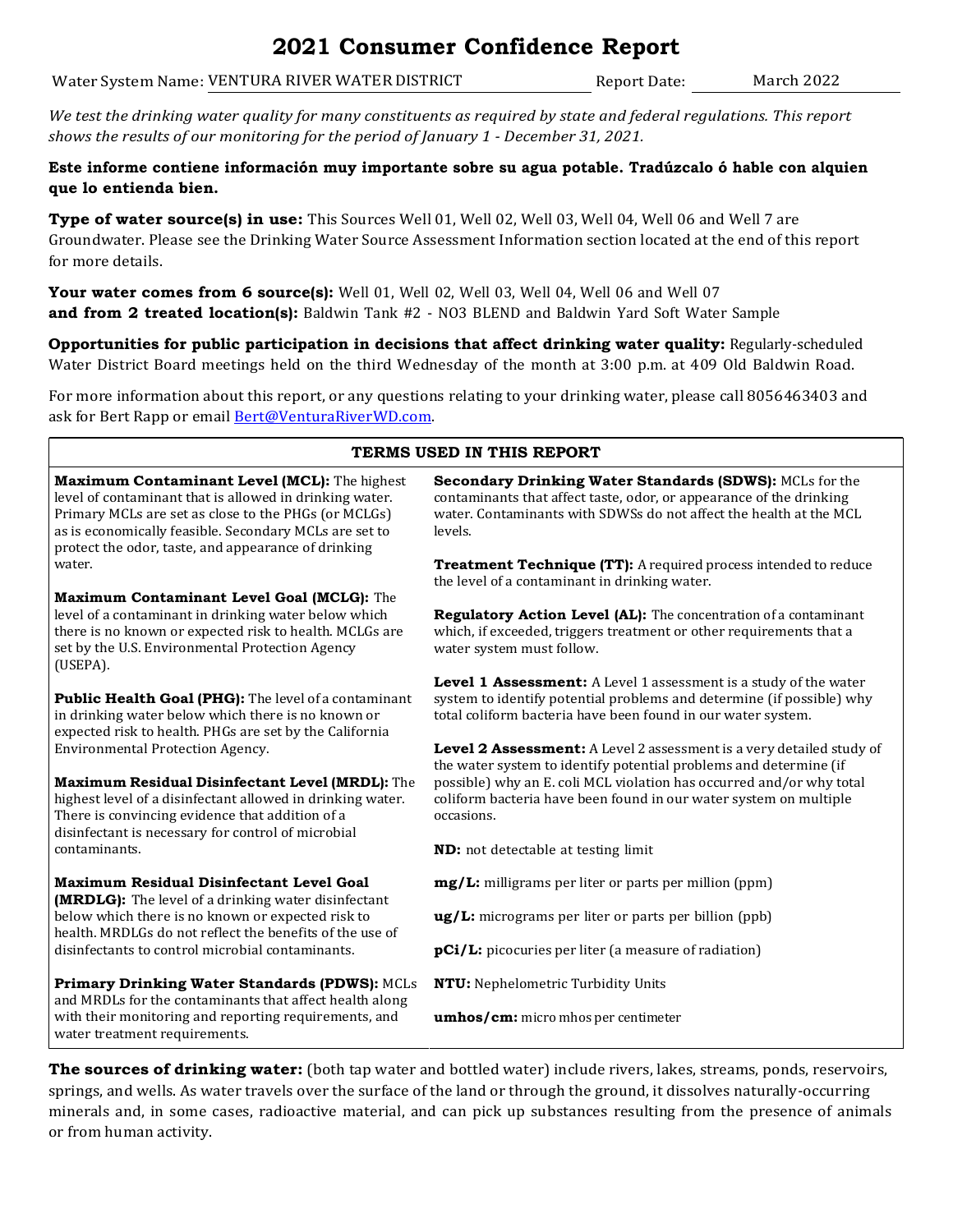## **Contaminants that may be present in source water include:**

- *Microbial contaminants,* such as viruses and bacteria, that may come from sewage treatment plants, septic systems, agricultural livestock operations, and wildlife.
- *Inorganic contaminants,* such as salts and metals, that can be naturally-occurring or result from urban stormwater runoff, industrial or domestic wastewater discharges, oil and gas production, mining, or farming.
- *Pesticides and herbicides,* that may come from a variety of sources such as agriculture, urban stormwater runoff, and residential uses.
- *Organic chemical contaminants,* including synthetic and volatile organic chemicals, that are by-products if industrial processes and petroleum production, and can also come from gas stations, urban stormwater runoff, agricultural application, and septic systems.
- *Radioactive contaminants,* that can be naturally-occurring or be the result of oil and gas production and mining activities.

**In order to ensure that tap water is safe to drink,** the USEPA and the State Water Resource Control Board (State Water Board) prescribe regulations that limit the amount of certain contaminants in water provided by public water systems. State Water Board regulations also establish limits for contaminants in bottled water that provide the same protection for public health.

**Tables 1, 2, 3, 4, 5, 6, 7, 8, 9, 10, 11 and 12 list all of the drinking water contaminants that were detected during the most recent sampling for the constituent.** The presence of these contaminants in the water does not necessarily indicate that the water poses a health risk. The State Water Board allows us to monitor for certain contaminants less than once per year because the concentrations of these contaminants do not change frequently. Some of the data, though representative of the water quality, are more than one year old.

Any violation of MCL, AL or MRDL is highlighted. Additional information regarding the violation is provided later in this report.

| Table 1 - SAMPLING RESULTS FOR SODIUM AND HARDNESS                                                                                                                                             |                 |     |             |      |      |                                                                                                                               |  |  |
|------------------------------------------------------------------------------------------------------------------------------------------------------------------------------------------------|-----------------|-----|-------------|------|------|-------------------------------------------------------------------------------------------------------------------------------|--|--|
| <b>Chemical or</b><br>Average<br><b>PHG</b><br>Range of<br><b>MCL</b><br><b>Constituent</b><br>Sample Date<br>Level<br>(MCLG)<br><b>Detections</b><br>(and reporting units)<br><b>Detected</b> |                 |     |             |      |      | <b>Typical Sources of Contaminant</b>                                                                                         |  |  |
| Sodium (mg/L)                                                                                                                                                                                  | $(2014 - 2021)$ | 50  | $38 - 68$   | none | none | Salt present in the water and is<br>generally naturally occurring                                                             |  |  |
| Hardness $(mg/L)$                                                                                                                                                                              | $(2014 - 2021)$ | 400 | $378 - 433$ | none | none | Sum of polyvalent cations present in the<br>water, generally magnesium and<br>calcium, and are usually naturally<br>occurring |  |  |

| Table 2 - TREATED SAMPLING RESULTS FOR SODIUM AND HARDNESS                                                                                                                                                                           |        |      |     |      |      |                                                                                                                               |  |  |  |
|--------------------------------------------------------------------------------------------------------------------------------------------------------------------------------------------------------------------------------------|--------|------|-----|------|------|-------------------------------------------------------------------------------------------------------------------------------|--|--|--|
| <b>Chemical or</b><br><b>Average Level</b><br><b>PHG</b><br>Range of<br>Sample Date<br><b>MCL</b><br><b>Typical Sources of Contaminant</b><br>Constituent<br><b>Detections</b><br>(MCLG)<br><b>Detected</b><br>(and reporting units) |        |      |     |      |      |                                                                                                                               |  |  |  |
| Sodium (mg/L)                                                                                                                                                                                                                        | (2021) | 231  | n/a | none | none | Salt present in the water and is<br>generally naturally occurring                                                             |  |  |  |
| Hardness (mg/L)                                                                                                                                                                                                                      | (2021) | 41.4 | n/a | none | none | Sum of polyvalent cations present in the<br>water, generally magnesium and<br>calcium, and are usually naturally<br>occurring |  |  |  |

| Table 3 - DETECTION OF CONTAMINANTS WITH A PRIMARY DRINKING WATER STANDARD |                 |                                            |                               |               |                                 |                                                                                                                                     |  |  |  |
|----------------------------------------------------------------------------|-----------------|--------------------------------------------|-------------------------------|---------------|---------------------------------|-------------------------------------------------------------------------------------------------------------------------------------|--|--|--|
| <b>Chemical or</b><br>Constituent<br>(and reporting units)                 | Sample Date     | Average<br><b>Level</b><br><b>Detected</b> | Range of<br><b>Detections</b> | MCL<br>[MRDL] | <b>PHG</b><br>(MCLG)<br>[MRDLG] | <b>Typical Sources of Contaminant</b>                                                                                               |  |  |  |
| Fluoride $(mg/L)$                                                          | $(2014 - 2021)$ | 0.4                                        | $ND - 0.5$                    |               |                                 | Erosion of natural deposits; water<br>additive that promotes strong teeth;<br>discharge from fertilizer and<br>laluminum factories. |  |  |  |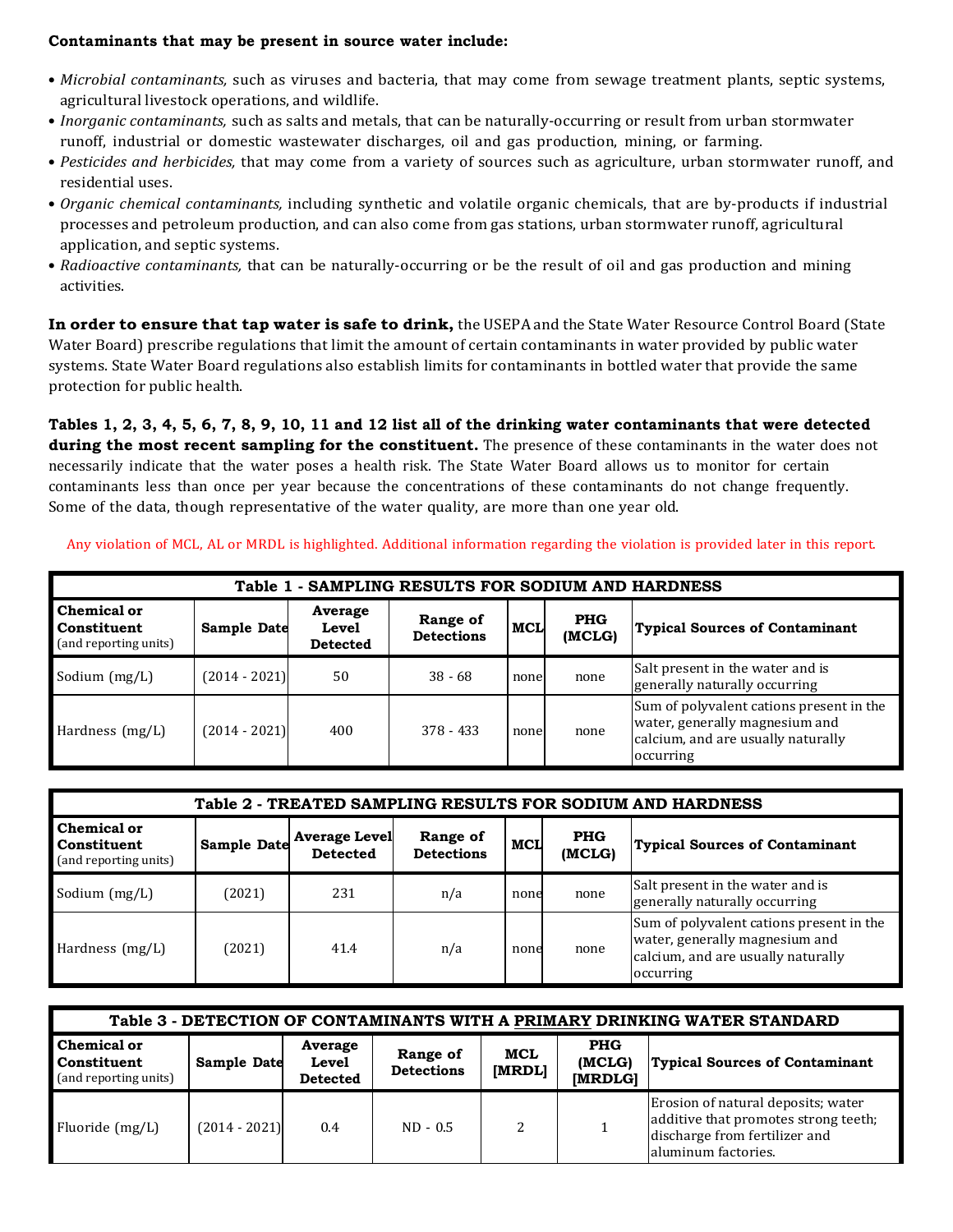| Nitrate as N $(mg/L)$ $(2014 - 2021)$ |                 | 1.9   | $0.7 - 4.1$ | 10 | 10  | Runoff and leaching from fertilizer<br>use; leaching from septic tanks and<br>sewage; erosion of natural deposits |
|---------------------------------------|-----------------|-------|-------------|----|-----|-------------------------------------------------------------------------------------------------------------------|
| Nitrate + Nitrite as<br>$N$ (mg/L)    | $(2014 - 2021)$ | 1.8   | $0.8 - 4.1$ | 10 | 10  | Runoff and leaching from fertilizer<br>use; leaching from septic tanks and<br>sewage; erosion of natural deposits |
| Gross Alpha (pCi/L)                   | $(2013 - 2020)$ | 1.515 | $ND - 2.51$ | 15 | (0) | Erosion of natural deposits.                                                                                      |

|                                                            | Table 4 - TREATED DETECTION OF CONTAMINANTS WITH A PRIMARY DRINKING WATER STANDARD |                                     |                               |                      |                                 |                                                                                                                                    |  |  |  |  |
|------------------------------------------------------------|------------------------------------------------------------------------------------|-------------------------------------|-------------------------------|----------------------|---------------------------------|------------------------------------------------------------------------------------------------------------------------------------|--|--|--|--|
| <b>Chemical or</b><br>Constituent<br>(and reporting units) | Sample Date                                                                        | Average<br>Level<br><b>Detected</b> | Range of<br><b>Detections</b> | <b>MCL</b><br>[MRDL] | <b>PHG</b><br>(MCLG)<br>[MRDLG] | <b>Typical Sources of Contaminant</b>                                                                                              |  |  |  |  |
| Copper $(mg/L)$                                            | (2021)                                                                             | 0.12                                | n/a                           | 1.3                  | .3                              | Internal corrosion of household<br>plumbing systems; erosion of natural<br>deposits; leaching from wood<br>preservatives           |  |  |  |  |
| Fluoride (mg/L)                                            | (2021)                                                                             | 0.4                                 | n/a                           | $\overline{c}$       |                                 | Erosion of natural deposits; water<br>additive that promotes strong teeth;<br>discharge from fertilizer and aluminum<br>factories. |  |  |  |  |
| Nitrate as N $(mg/L)$ (2019 - 2021)                        |                                                                                    | 2.7                                 | $2.0 - 3.3$                   | 10                   | 10                              | Runoff and leaching from fertilizer use;<br>leaching from septic tanks and sewage;<br>erosion of natural deposits                  |  |  |  |  |
| Nitrate + Nitrite as<br>$N$ (mg/L)                         | (2021)                                                                             | 3.3                                 | n/a                           | 10                   | 10                              | Runoff and leaching from fertilizer use;<br>leaching from septic tanks and sewage;<br>erosion of natural deposits                  |  |  |  |  |

| Table 5 - DETECTION OF CONTAMINANTS WITH A SECONDARY DRINKING WATER STANDARD |                 |                                            |                               |                |                      |                                                                |  |  |  |
|------------------------------------------------------------------------------|-----------------|--------------------------------------------|-------------------------------|----------------|----------------------|----------------------------------------------------------------|--|--|--|
| Chemical or<br><b>Sample Date</b><br>Constituent<br>(and reporting units)    |                 | Average<br><b>Level</b><br><b>Detected</b> | Range of<br><b>Detections</b> | MCL            | <b>PHG</b><br>(MCLG) | <b>Typical Sources of Contaminant</b>                          |  |  |  |
| Chloride (mg/L)                                                              | $(2014 - 2021)$ | 52                                         | 28 - 129                      | 500            | n/a                  | Runoff/leaching from natural deposits;<br>seawater influence   |  |  |  |
| Color (Units)                                                                | $(2014 - 2021)$ | $\mathbf{1}$                               | $ND - 5$                      | 15             | n/a                  | Naturally-occurring organic materials                          |  |  |  |
| Iron $(ug/L)$                                                                | $(2014 - 2021)$ | <b>ND</b>                                  | $ND - 100$                    | 300            | n/a                  | Leaching from natural deposits;<br>Industrial wastes           |  |  |  |
| Specific Conductance<br>(umbos/cm)                                           | $(2014 - 2021)$ | 998                                        | 888 - 1120                    | 1600           | n/a                  | Substances that form ions when in<br>water; seawater influence |  |  |  |
| Sulfate (mg/L)                                                               | $(2014 - 2021)$ | 224                                        | $113 - 279$                   | 500            | n/a                  | Runoff/leaching from natural deposits;<br>industrial wastes    |  |  |  |
| Total Dissolved Solids<br>(mg/L)                                             | $(2014 - 2021)$ | 670                                        | $590 - 720$                   | 1000           | n/a                  | Runoff/leaching from natural deposits                          |  |  |  |
| Turbidity (NTU)                                                              | $(2014 - 2021)$ | 0.3                                        | $ND - 1.0$                    | $\overline{5}$ | n/a                  | Soil runoff                                                    |  |  |  |

| Table 6 - TREATED DETECTION OF CONTAMINANTS WITH A SECONDARY DRINKING WATER<br><b>STANDARD</b> |                                                                                            |      |     |      |     |                                                                                                                       |  |  |  |  |
|------------------------------------------------------------------------------------------------|--------------------------------------------------------------------------------------------|------|-----|------|-----|-----------------------------------------------------------------------------------------------------------------------|--|--|--|--|
| Chemical or<br>Constituent<br>(and reporting units)                                            | <b>Typical Sources of Contaminant</b>                                                      |      |     |      |     |                                                                                                                       |  |  |  |  |
| Chloride (mg/L)                                                                                | (2021)                                                                                     | 53   | n/a | 500  | n/a | Runoff/leaching from natural deposits;<br>seawater influence                                                          |  |  |  |  |
| Copper $(mg/L)$                                                                                | (2021)                                                                                     | 0.12 | n/a | 1.0  | 1.0 | Internal corrosion of household plumbing<br>systems; erosion of natural deposits;<br>leaching from wood preservatives |  |  |  |  |
| Iron $(ug/L)$                                                                                  | Leaching from natural deposits; Industrial<br>300<br>n/a<br>ND.<br>(2021)<br>n/a<br>wastes |      |     |      |     |                                                                                                                       |  |  |  |  |
| Specific Conductance<br>(umbos/cm)                                                             | (2021)                                                                                     | 1190 | n/a | 1600 | n/a | Substances that form ions when in water;<br>seawater influence                                                        |  |  |  |  |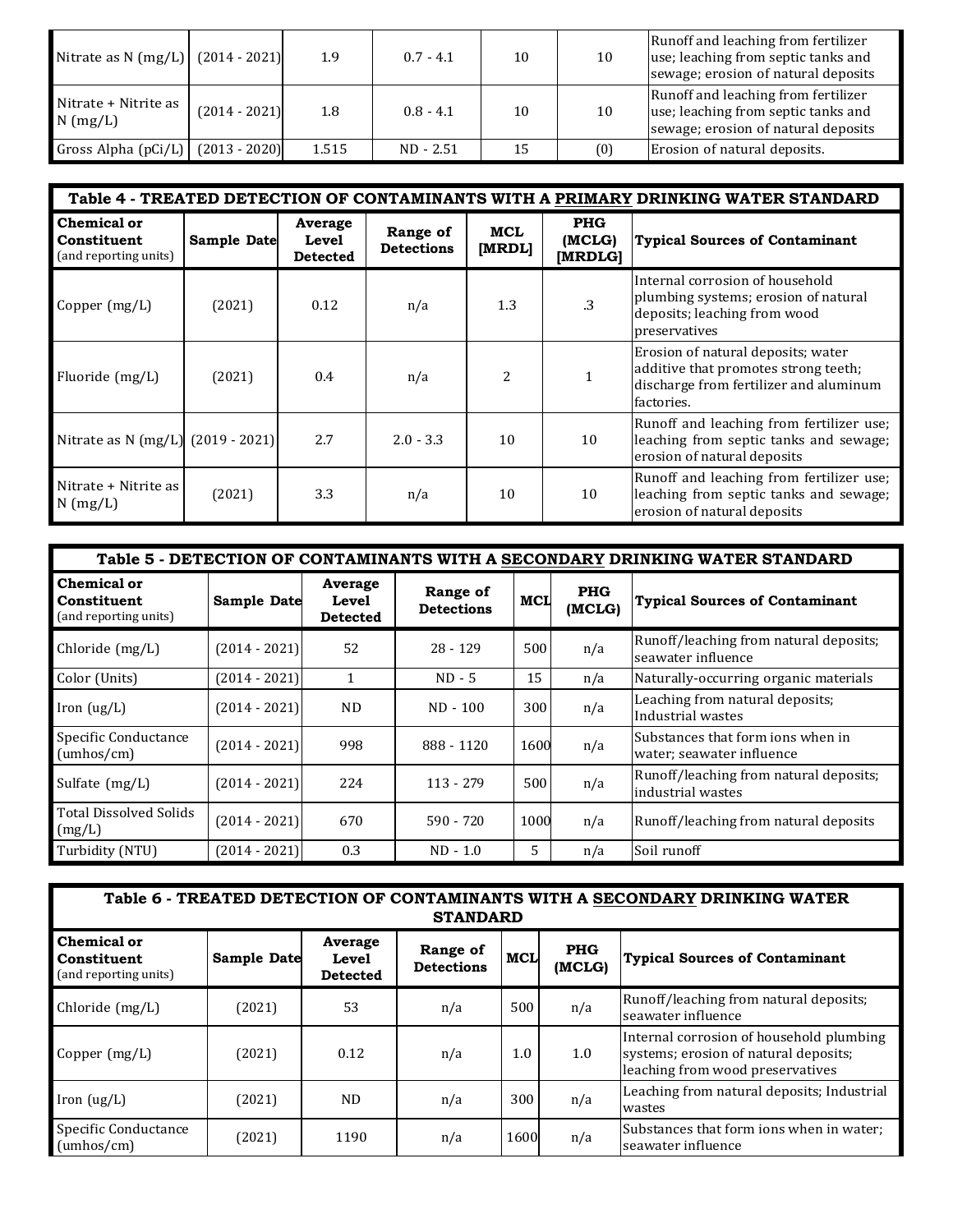| Sulfate (mg/L)                   | (2021) | 241  | n/a | 500  | n/a | Runoff/leaching from natural deposits;<br>lindustrial wastes |
|----------------------------------|--------|------|-----|------|-----|--------------------------------------------------------------|
| Total Dissolved Solids<br>(mg/L) | (2021) | 750  | n/a | 1000 | n/a | Runoff/leaching from natural deposits                        |
| Zinc $(mg/L)$                    | (2021) | 0.06 | n/a | ັ    | n/a | Runoff/leaching from natural deposits                        |

| Table 7 - DETECTION OF UNREGULATED CONTAMINANTS                                                                                                                                                                                       |                 |     |             |  |                                                                                                      |  |  |  |
|---------------------------------------------------------------------------------------------------------------------------------------------------------------------------------------------------------------------------------------|-----------------|-----|-------------|--|------------------------------------------------------------------------------------------------------|--|--|--|
| <b>Chemical or</b><br>Range of<br><b>Notification</b><br><b>Average Level</b><br><b>Sample Date</b><br><b>Typical Sources of Contaminant</b><br>Constituent<br><b>Detections</b><br><b>Detected</b><br>Level<br>(and reporting units) |                 |     |             |  |                                                                                                      |  |  |  |
| Boron $(mg/L)$                                                                                                                                                                                                                        | $(2014 - 2021)$ | 0.6 | $0.1 - 0.8$ |  | Boron exposures resulted in<br>decreased fetal weight<br>(developmental effects) in newborn<br>rats. |  |  |  |

| Table 8 - TREATED DETECTION OF UNREGULATED CONTAMINANTS                                                                                                                                                                                      |        |     |     |  |                                                                                                      |  |  |  |
|----------------------------------------------------------------------------------------------------------------------------------------------------------------------------------------------------------------------------------------------|--------|-----|-----|--|------------------------------------------------------------------------------------------------------|--|--|--|
| <b>Chemical or</b><br><b>Notification</b><br>Range of<br><b>Average Level</b><br><b>Sample Date</b><br><b>Typical Sources of Contaminant</b><br><b>Constituent</b><br><b>Detections</b><br><b>Detected</b><br>Level<br>(and reporting units) |        |     |     |  |                                                                                                      |  |  |  |
| Boron (mg/L)                                                                                                                                                                                                                                 | (2021) | 0.6 | n/a |  | Boron exposures resulted in<br>decreased fetal weight<br>(developmental effects) in newborn<br>rats. |  |  |  |

| <b>Table 9 - ADDITIONAL DETECTIONS</b>                       |                                                           |      |               |     |     |  |  |  |  |  |
|--------------------------------------------------------------|-----------------------------------------------------------|------|---------------|-----|-----|--|--|--|--|--|
| Chemical or Constituent Sample Date<br>(and reporting units) | Range of Detections Notification Level Typical Sources of |      |               |     |     |  |  |  |  |  |
| Calcium (mg/L)                                               | $(2014 - 2021)$                                           | 112  | $107 - 119$   | n/a | n/a |  |  |  |  |  |
| Magnesium (mg/L)                                             | $(2014 - 2021)$                                           | 29   | $27 - 33$     | n/a | n/a |  |  |  |  |  |
| pH (units)                                                   | $(2014 - 2021)$                                           | 7.7  | $7.5 - 8.1$   | n/a | n/a |  |  |  |  |  |
| Alkalinity (mg/L)                                            | $(2014 - 2021)$                                           | 207  | $180 - 260$   | n/a | n/a |  |  |  |  |  |
| Aggressiveness Index                                         | $(2014 - 2021)$                                           | 12.4 | $12.2 - 12.8$ | n/a | n/a |  |  |  |  |  |
| Langelier Index                                              | $(2014 - 2021)$                                           | 0.6  | $0.4 - 0.9$   | n/a | n/a |  |  |  |  |  |

|                                                         | Table 10 - TREATED ADDITIONAL DETECTIONS |                                         |                               |                           |                                          |  |  |  |  |  |  |  |
|---------------------------------------------------------|------------------------------------------|-----------------------------------------|-------------------------------|---------------------------|------------------------------------------|--|--|--|--|--|--|--|
| <b>Chemical or Constituent</b><br>(and reporting units) | Sample Date                              | <b>Average Level</b><br><b>Detected</b> | Range of<br><b>Detections</b> | <b>Notification Level</b> | <b>Typical Sources of</b><br>Contaminant |  |  |  |  |  |  |  |
| Calcium (mg/L)                                          | (2021)                                   | 10                                      | n/a                           | n/a                       | n/a                                      |  |  |  |  |  |  |  |
| Magnesium (mg/L)                                        | (2021)                                   |                                         | n/a                           | n/a                       | n/a                                      |  |  |  |  |  |  |  |
| pH (units)                                              | (2021)                                   | 8.79                                    | n/a                           | n/a                       | n/a                                      |  |  |  |  |  |  |  |
| Alkalinity (mg/L)                                       | (2021)                                   | 240                                     | n/a                           | n/a                       | n/a                                      |  |  |  |  |  |  |  |
| Aggressiveness Index                                    | (2021)                                   | 12.6                                    | n/a                           | n/a                       | n/a                                      |  |  |  |  |  |  |  |
| Langelier Index                                         | (2021)                                   | 0.7                                     | n/a                           | n/a                       | n/a                                      |  |  |  |  |  |  |  |

|                                                            | Table 11 - DETECTION OF DISINFECTANT/DISINFECTANT BYPRODUCT RULE |                                     |                               |               |                      |                  |                                                        |  |  |  |  |  |  |
|------------------------------------------------------------|------------------------------------------------------------------|-------------------------------------|-------------------------------|---------------|----------------------|------------------|--------------------------------------------------------|--|--|--|--|--|--|
| <b>Chemical or</b><br>Constituent<br>(and reporting units) | Sample Date                                                      | Average<br>Level<br><b>Detected</b> | Range of<br><b>Detections</b> | MCL<br>(MRDL) | <b>PHG</b><br>(MCLG) | <b>Violation</b> | <b>Typical Sources of</b><br>Contaminant               |  |  |  |  |  |  |
| Total Trihalomethanes<br>$(TTHMs)$ (ug/L)                  | (2021)                                                           | 45                                  | $4 - 61$                      | 80            | n/a                  | N <sub>0</sub>   | By-product of drinking<br>water disinfection           |  |  |  |  |  |  |
| Chlorine (mg/L)                                            | (2021)                                                           | 3.25                                | $1.0 - 3.5$                   | 4.0           | 4.0                  | N <sub>0</sub>   | Drinking water<br>disinfectant added for<br>treatment. |  |  |  |  |  |  |
| Haloacetic Acids (five)<br>(ug/L)                          | (2021)                                                           | 40.75                               | $ND - 61$                     | 60            | n/a                  | l No             | By-product of drinking<br>water disinfection           |  |  |  |  |  |  |

Any violation of MCL, AL or MRDL is highlighted. Additional information regarding the violation is provided later in this report.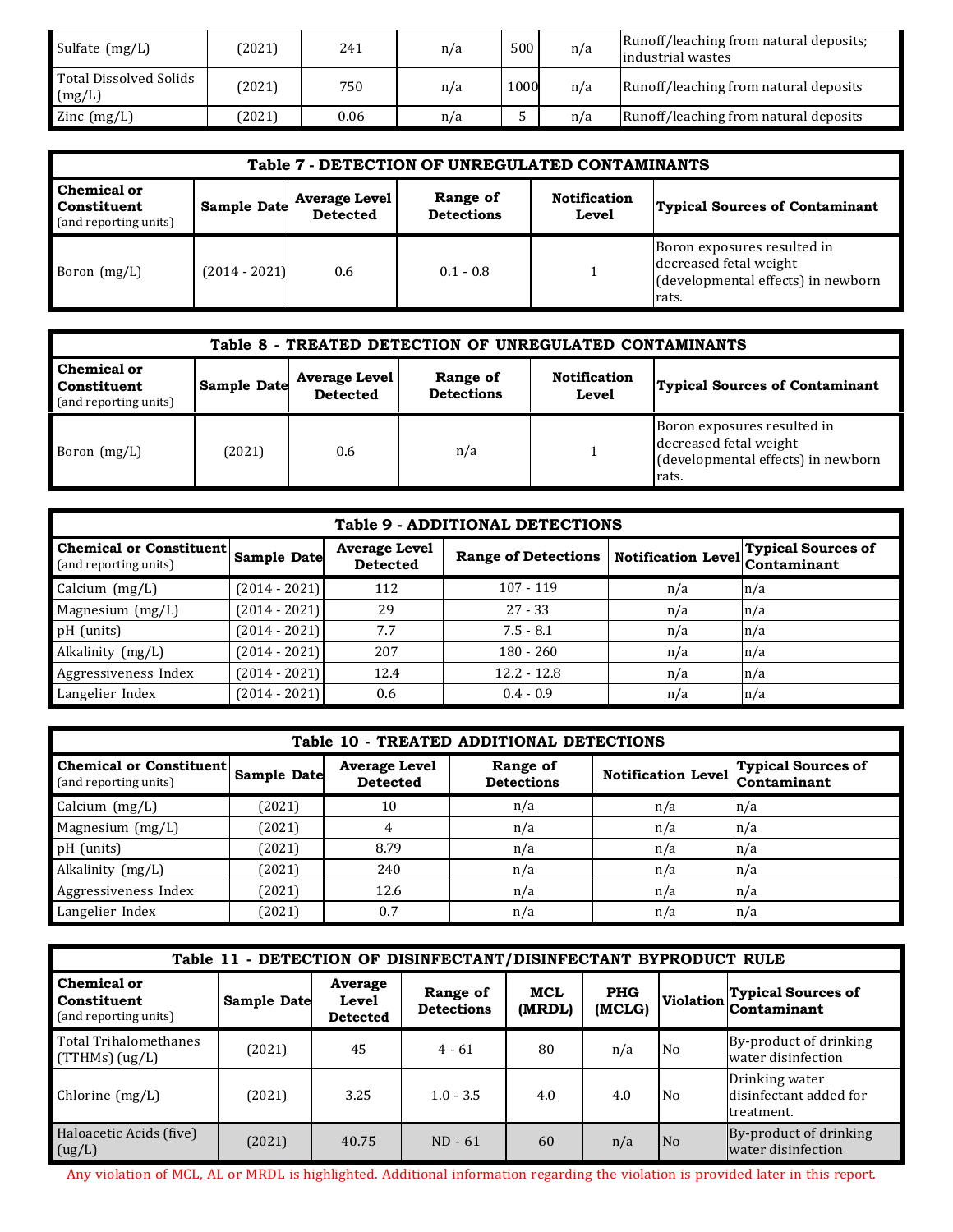# **Additional General Information on Drinking Water**

Drinking water, including bottled water, may reasonably be expected to contain at least small amounts if some contaminants. The presence of contaminants does not necessarily indicate that the water poses a health risk. More information about contaminants and potential health effects can be obtained by calling the USEPA's Safe Drinking Water Hotline (1-800-426-4791).

Some people may be more vulnerable to contaminants in drinking water than the general population. Immunocompromised persons such as persons with cancer undergoing chemotherapy, persons who have undergone organ transplants, people with HIV/AIDS or other immune system disorders, some elderly, and infants can be particularly at risk from infections. These people should seek advice about drinking water from their health care providers. USEPA/Centers for Disease Control (CDC) guidelines on appropriate means to lessen the risk of infection by *Cryptosporidium* and other microbial contaminants are available from the Safe Drinking Water Hotline (1-800-426- 4791).

Lead Specific Language for Community Water Systems: If present, elevated levels of lead can cause serious health problems, especially for pregnant women and young children. Lead in drinking water is primarily from materials and components associated with the service lines and home plumbing. *Ventura River Water District* is responsible for providing high quality drinking water, but cannot control the variety of materials used in plumbing components. When your water has been sitting for several hours, you can minimize the potential for lead exposure by flushing your tap for 30 seconds to 2 minutes before using water for drinking or cooking. If you are concerned about lead in your water, you may wish to have your water tested. Information on lead in drinking water, testing methods, and steps you can take to minimize exposure is available from the Safe Drinking Water Hotline or at [http://www.epa.gov/lead.](http://www.epa.gov/safewater/lead)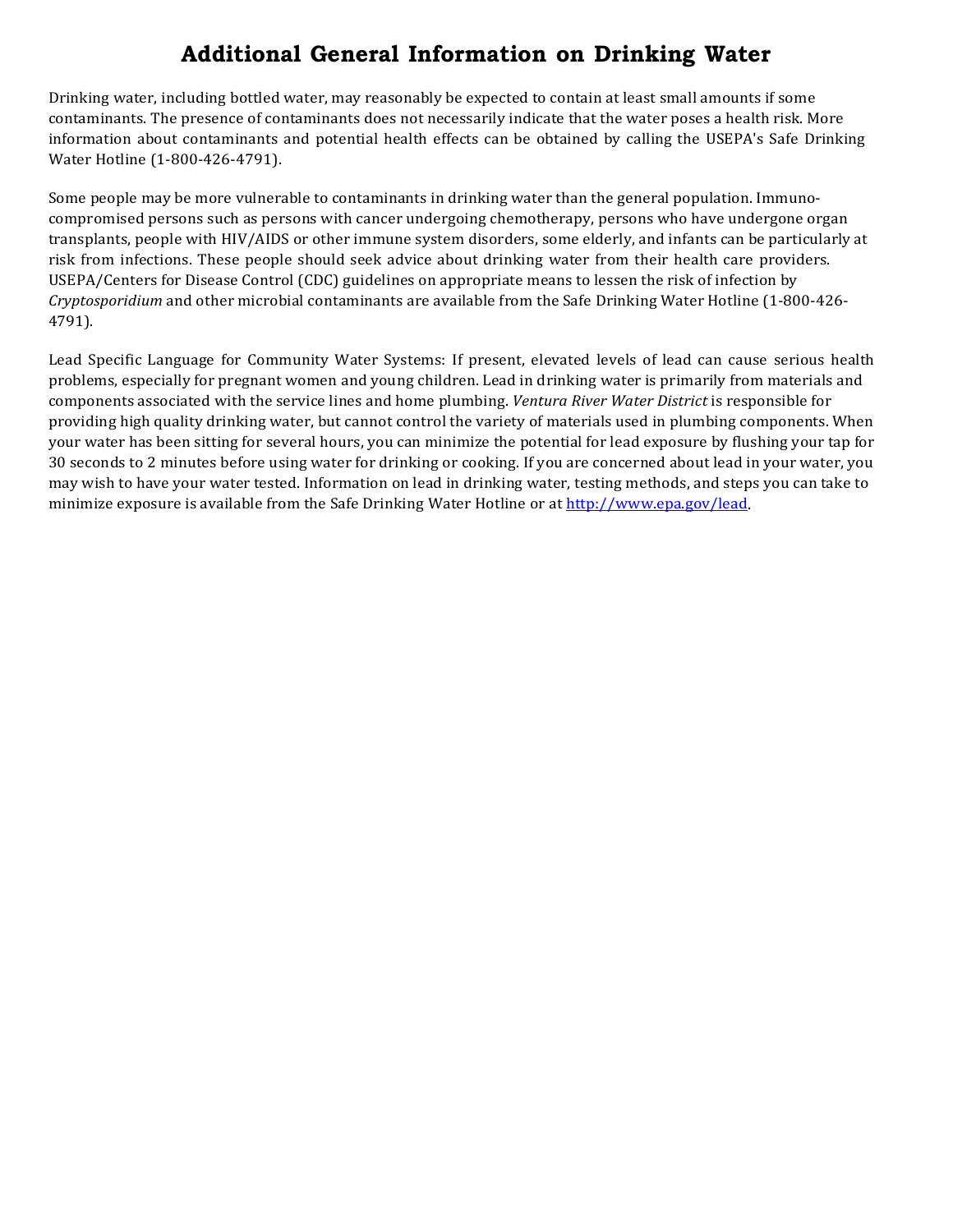# **2021 Consumer Confidence Report**

## **Drinking Water Assessment Information**

## **Assessment Information**

VRWD has six active groundwater wells as its groundwater sources. The active wells are Wells 1, 2, 3, 4, 6 and 7. There are no sewer lines or sewage disposal facilities located within 50 feet of well sites. The six well sites are fenced for security. The wells are located about 700 feet from an active stream (when water is flowing). VRWD conducted the drinking water source assessment of its active wells in May of 2020.

## **Discussion of Vulnerability**

There have been no contaminants detected in the water supply, however the wells are still considered vulnerable to activities located near the drinking water source.

Wells # 1, 2, 3, 4 & 7 are drinking water sources for the VENTURA RIVER WATER DISTRICT water system, they are located in the Upper Ventura River Groundwater Basin located in the Ojai Valley near Hwy 150 and the Ventura River. The Ventura River watershed covers 226 square miles and is the source for the Upper Ventura River Groundwater Basin. General land use is agricultural, urban, residential and National Forest.

The sources of contamination of Wells  $# 1, 2, 3, 4 \& 7$  that are of heightened concern are from onsite water treatment systems to the east of the wells, a sanitary sewer located 53-feet to 100-feet west of the wells and surface water in the Ventura River low flow channel located 1,000-feet west of the wells. Well # 1, 2, 3, 4 & 7 have been constructed with 50-foot deep sanitary seals and the first perforations vary from 72-feet to below the ground surface in Well #3 to 105 feet in Well #7. These design features will help protect against these three vulnerabilities.

Well #6: The most likely source of contamination of Well #6 is from onsite water treatment systems and an ephemeral drainage ditch located 180-feet north of the well. Well #6 has been constructed with a 120-foot deep sanitary seal and the first perforations are located 200-feet below the ground surface. These design features will help protect against these two vulnerabilities.

## **Acquiring Information**

A copy of the complete assessment may be viewed at: SWRCB Division of Drinking Water District Office 1180 Eugenia Place Suite 200 Carpinteria, CA 930135

You may request a summary of the assessment be sent to you by contacting: Jeff Densmore District Engineer (805) 566-1326 [jeff.densmore@cdph.ca.gov](mailto:jeff.densmore@cdph.ca.gov)

A copy of the reports can also be downloaded at: <http://venturariverwd.com/reports>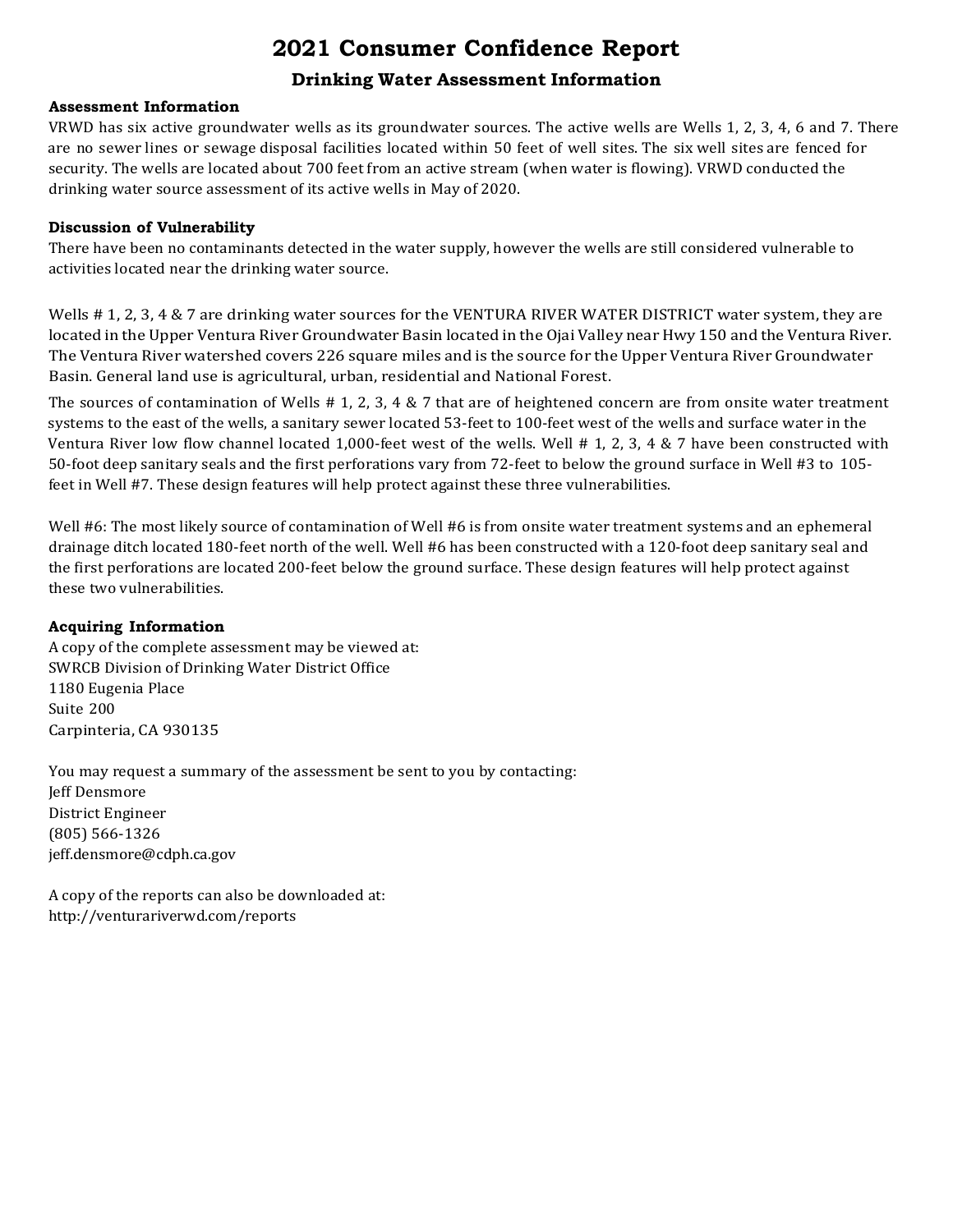# **Ventura River Water District**

# **Analytical Results By FGL - 2021**

|                 |              |              |             | SAMPLING RESULTS FOR SODIUM AND HARDNESS |            |            |        |                   |             |
|-----------------|--------------|--------------|-------------|------------------------------------------|------------|------------|--------|-------------------|-------------|
|                 |              | <b>Units</b> | <b>MCLG</b> | <b>CA-MCL</b>                            | <b>PHG</b> | Sampled    | Result | Avg.<br>Result(a) | Range (b)   |
| Sodium          |              | mg/L         |             | none                                     | none       |            |        | 50                | $38 - 68$   |
| Well 01 (1989)  | SP 2101829-1 | mg/L         |             |                                          |            | 2021-02-09 | 55     |                   |             |
| Well 02         | SP 1405147-1 | mg/L         |             |                                          |            | 2014-05-06 | 45     |                   |             |
| Well 03         | SP 1702589-1 | mg/L         |             |                                          |            | 2017-02-28 | 38     |                   |             |
| Well 04 (2007)  | SP 2004090-1 | mg/L         |             |                                          |            | 2020-03-24 | 51     |                   |             |
| Well 06         | SP 2117885-1 | mg/L         |             |                                          |            | 2021-12-15 | 68     |                   |             |
| Well 07 (New)   | SP 2004227-1 | mg/L         |             |                                          |            | 2020-03-27 | 43     |                   |             |
| <b>Hardness</b> |              | mg/L         |             | none                                     | none       |            |        | 400               | $378 - 433$ |
| Well 01 (1989)  | SP 2101829-1 | mg/L         |             |                                          |            | 2021-02-09 | 413    |                   |             |
| Well 02         | SP 1405147-1 | mg/L         |             |                                          |            | 2014-05-06 | 409    |                   |             |
| Well 03         | SP 1702589-1 | mg/L         |             |                                          |            | 2017-02-28 | 378    |                   |             |
| Well 04 (2007)  | SP 2004090-1 | mg/L         |             |                                          |            | 2020-03-24 | 433    |                   |             |
| Well 06         | SP 2117885-1 | mg/L         |             |                                          |            | 2021-12-15 | 385    |                   |             |
| Well 07 (New)   | SP 2004227-1 | mg/L         |             |                                          |            | 2020-03-27 | 382    |                   |             |

| <b>TREATED SAMPLING RESULTS FOR SODIUM AND HARDNESS</b> |              |              |             |               |            |            |        |                   |               |  |  |
|---------------------------------------------------------|--------------|--------------|-------------|---------------|------------|------------|--------|-------------------|---------------|--|--|
|                                                         |              | <b>Units</b> | <b>MCLG</b> | <b>CA-MCL</b> | <b>PHG</b> | Sampled    | Result | Avg.<br>Result(a) | Range (b)     |  |  |
| Sodium                                                  |              | mg/L         |             | none          | none       |            |        | 231               | $231 - 231$   |  |  |
| Baldwin Yard Soft Water Sample                          | SP 2115960-2 | mg/L         |             |               |            | 2021-11-09 | 231    |                   |               |  |  |
| <b>Hardness</b>                                         |              | mg/L         |             | none          | none       |            |        | 41.4              | $41.4 - 41.4$ |  |  |
| Baldwin Yard Soft Water Sample                          | SP 2115960-2 | mg/L         |             |               |            | 2021-11-09 | 41.4   |                   |               |  |  |

|                |              |              |             | PRIMARY DRINKING WATER STANDARDS (PDWS) |              |            |               |                   |             |
|----------------|--------------|--------------|-------------|-----------------------------------------|--------------|------------|---------------|-------------------|-------------|
|                |              | <b>Units</b> | <b>MCLG</b> | <b>CA-MCL</b>                           | <b>PHG</b>   | Sampled    | <b>Result</b> | Avg.<br>Result(a) | Range (b)   |
| Fluoride       |              | mg/L         |             | 2                                       | $\mathbf{1}$ |            |               | 0.4               | $ND - 0.5$  |
| Well 01 (1989) | SP 2101829-1 | mg/L         |             |                                         |              | 2021-02-09 | 0.5           |                   |             |
| Well 02        | SP 1405147-1 | mg/L         |             |                                         |              | 2014-05-06 | <b>ND</b>     |                   |             |
| Well 03        | SP 1702589-1 | mg/L         |             |                                         |              | 2017-02-28 | 0.4           |                   |             |
| Well 04 (2007) | SP 2004090-1 | mg/L         |             |                                         |              | 2020-03-24 | 0.5           |                   |             |
| Well 06        | SP 2117885-1 | mg/L         |             |                                         |              | 2021-12-15 | 0.3           |                   |             |
| Well 07 (New)  | SP 2004227-1 | mg/L         |             |                                         |              | 2020-03-27 | $0.5\,$       |                   |             |
| Nitrate as N   |              | mg/L         |             | 10                                      | 10           |            |               | 1.9               | $0.7 - 4.1$ |
| Well 01 (1989) | SP 2117357-1 | mg/L         |             |                                         |              | 2021-12-07 | 4.1           |                   |             |
| Well 01 (1989) | SP 2115596-1 | mg/L         |             |                                         |              | 2021-11-02 | 3.7           |                   |             |
| Well 01 (1989) | SP 2114763-1 | mg/L         |             |                                         |              | 2021-10-19 | 2.3           |                   |             |
| Well 01 (1989) | SP 2112810-1 | mg/L         |             |                                         |              | 2021-09-14 | 3.2           |                   |             |
| Well 01 (1989) | SP 2110464-1 | mg/L         |             |                                         |              | 2021-08-03 | 2.7           |                   |             |
| Well 01 (1989) | SP 2108936-1 | mg/L         |             |                                         |              | 2021-07-06 | 2.1           |                   |             |
| Well 01 (1989) | SP 2107205-1 | mg/L         |             |                                         |              | 2021-06-01 | 1.6           |                   |             |
| Well 01 (1989) | SP 2106239-1 | mg/L         |             |                                         |              | 2021-05-11 | 1.2           |                   |             |
| Well 01 (1989) | SP 2104514-1 | mg/L         |             |                                         |              | 2021-04-06 | 1.1           |                   |             |
| Well 01 (1989) | SP 2102894-1 | mg/L         |             |                                         |              | 2021-03-02 | 0.8           |                   |             |
| Well 01 (1989) | SP 2102220-1 | mg/L         |             |                                         |              | 2021-02-16 | 0.7           |                   |             |
| Well 01 (1989) | SP 2101831-1 | mg/L         |             |                                         |              | 2021-02-09 | 0.8           |                   |             |
| Well 01 (1989) | SP 2101829-1 | mg/L         |             |                                         |              | 2021-02-09 | 0.8           |                   |             |
| Well 01 (1989) | SP 2100104-1 | mg/L         |             |                                         |              | 2021-01-05 | 1.4           |                   |             |
| Well 02        | SP 1406653-1 | mg/L         |             |                                         |              | 2014-06-10 | 2.60          |                   |             |
| Well 02        | SP 1405147-1 | mg/L         |             |                                         |              | 2014-05-06 | 1.15          |                   |             |
| Well 03        | SP 1904031-1 | mg/L         |             |                                         |              | 2019-03-26 | 2.4           |                   |             |
| Well 04 (2007) | SP 2102893-1 | mg/L         |             |                                         |              | 2021-03-02 | 0.8           |                   |             |
| Well 06        | SP 2117885-1 | mg/L         |             |                                         |              | 2021-12-15 | 4.1           |                   |             |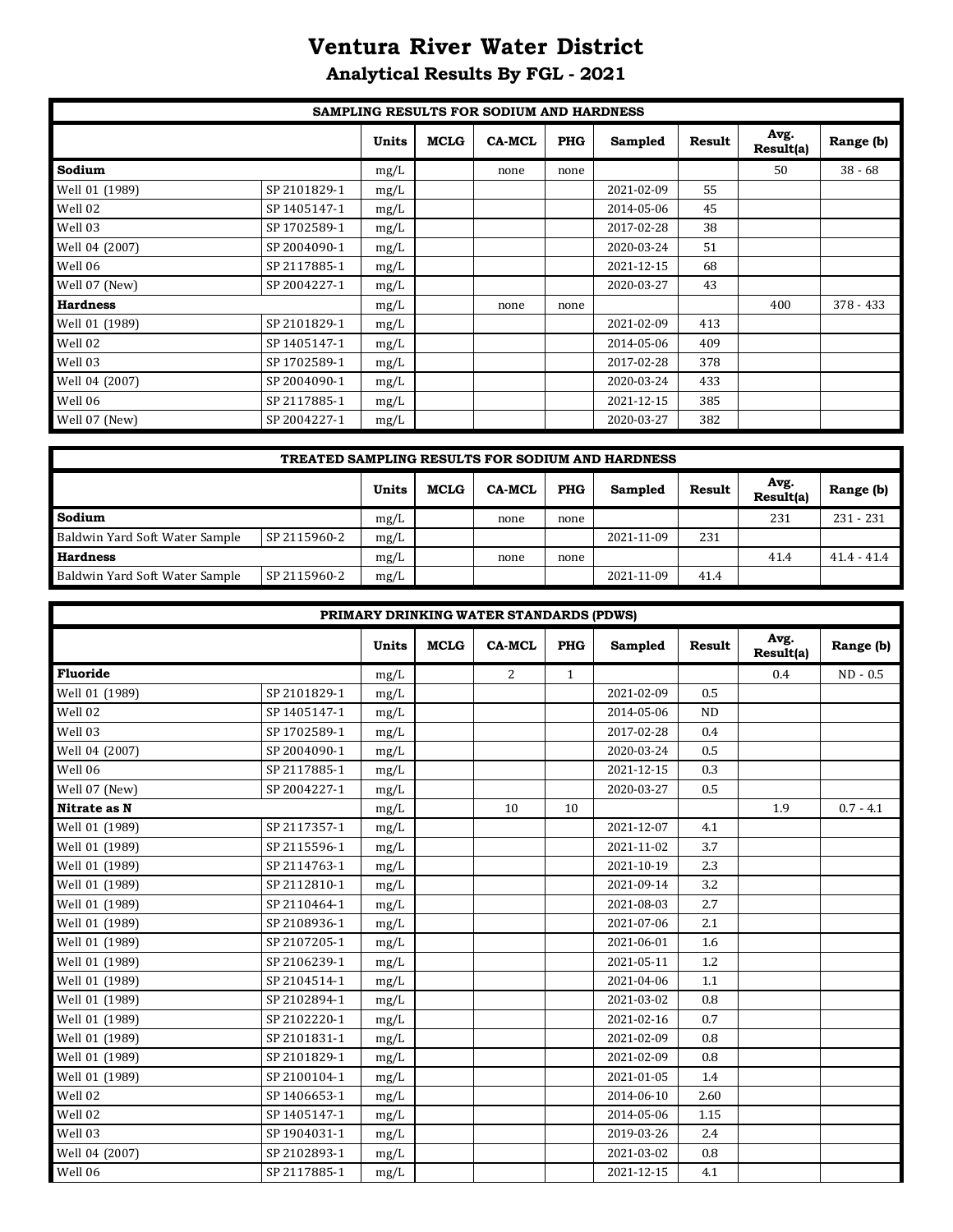| Well 06                | SP 2117355-1 | mg/L  |    |     | 2021-12-07 | 4.1          |       |             |
|------------------------|--------------|-------|----|-----|------------|--------------|-------|-------------|
| Well 07 (New)          | SP 2117357-2 | mg/L  |    |     | 2021-12-07 | 3.1          |       |             |
| Well 07 (New)          | SP 2115596-2 | mg/L  |    |     | 2021-11-02 | 2.7          |       |             |
| Well 07 (New)          | SP 2114763-2 | mg/L  |    |     | 2021-10-19 | 3.4          |       |             |
| Well 07 (New)          | SP 2112810-2 | mg/L  |    |     | 2021-09-14 | 2.2          |       |             |
| Well 07 (New)          | SP 2110464-2 | mg/L  |    |     | 2021-08-03 | 1.9          |       |             |
| Well 07 (New)          | SP 2108936-2 | mg/L  |    |     | 2021-07-06 | 1.5          |       |             |
| Well 07 (New)          | SP 2107205-2 | mg/L  |    |     | 2021-06-01 | 1.1          |       |             |
| Well 07 (New)          | SP 2106239-2 | mg/L  |    |     | 2021-05-11 | $\mathbf{1}$ |       |             |
| Well 07 (New)          | SP 2104514-2 | mg/L  |    |     | 2021-04-06 | $\mathbf{1}$ |       |             |
| Well 07 (New)          | SP 2102894-2 | mg/L  |    |     | 2021-03-02 | 0.9          |       |             |
| Well 07 (New)          | SP 2102891-1 | mg/L  |    |     | 2021-03-02 | 0.9          |       |             |
| Well 07 (New)          | SP 2102220-2 | mg/L  |    |     | 2021-02-16 | 0.9          |       |             |
| Well 07 (New)          | SP 2100104-2 | mg/L  |    |     | 2021-01-05 | 1.4          |       |             |
| Nitrate + Nitrite as N |              | mg/L  | 10 | 10  |            |              | 1.8   | $0.8 - 4.1$ |
| Well 01 (1989)         | SP 2101829-1 | mg/L  |    |     | 2021-02-09 | 0.8          |       |             |
| Well 02                | SP 1405147-1 | mg/L  |    |     | 2014-05-06 | 1.2          |       |             |
| Well 03                | SP 1702589-1 | mg/L  |    |     | 2017-02-28 | 2.3          |       |             |
| Well 04 (2007)         | SP 2004090-1 | mg/L  |    |     | 2020-03-24 | 1.1          |       |             |
| Well 06                | SP 2117885-1 | mg/L  |    |     | 2021-12-15 | 4.1          |       |             |
| Well 07 (New)          | SP 2004227-1 | mg/L  |    |     | 2020-03-27 | 1.2          |       |             |
| Gross Alpha            |              | pCi/L | 15 | (0) |            |              | 1.515 | ND - 2.51   |
| Well 01 (1989)         | SP 1305549-1 | pCi/L |    |     | 2013-06-04 | 1.62         |       |             |
| Well 01 (1989)         | SP 1302830-1 | pCi/L |    |     | 2013-03-19 | 1.29         |       |             |
| Well 03                | SP 1305552-1 | pCi/L |    |     | 2013-06-04 | 2.51         |       |             |
| Well 03                | SP 1302833-1 | pCi/L |    |     | 2013-03-19 | 1.27         |       |             |
| Well 04 (2007)         | SP 1902985-1 | pCi/L |    |     | 2019-03-05 | 1.89         |       |             |
| Well 06                | SP 2017325-1 | pCi/L |    |     | 2020-12-15 | 1.33         |       |             |
| Well 06                | SP 2012588-1 | pCi/L |    |     | 2020-09-15 | 2.24         |       |             |
| Well 06                | SP 2007587-1 | pCi/L |    |     | 2020-06-09 | 1.03         |       |             |
| Well 06                | SP 2003739-1 | pCi/L |    |     | 2020-03-17 | 1.97         |       |             |
| Well 07 (New)          | SP 2004227-1 | pCi/L |    |     | 2020-03-27 | ND           |       |             |

|                                | TREATED PRIMARY DRINKING WATER STANDARDS (PDWS) |              |             |               |            |            |        |                   |               |  |  |  |  |
|--------------------------------|-------------------------------------------------|--------------|-------------|---------------|------------|------------|--------|-------------------|---------------|--|--|--|--|
|                                |                                                 | <b>Units</b> | <b>MCLG</b> | <b>CA-MCL</b> | <b>PHG</b> | Sampled    | Result | Avg.<br>Result(a) | Range (b)     |  |  |  |  |
| Copper                         |                                                 | mg/L         |             | 1.3           | .3         |            |        | 0.12              | $0.12 - 0.12$ |  |  |  |  |
| Baldwin Yard Soft Water Sample | SP 2115960-2                                    | mg/L         |             |               |            | 2021-11-09 | 0.12   |                   |               |  |  |  |  |
| Fluoride                       |                                                 | mg/L         |             | 2             |            |            |        | 0.4               | $0.4 - 0.4$   |  |  |  |  |
| Baldwin Yard Soft Water Sample | SP 2115960-2                                    | mg/L         |             |               |            | 2021-11-09 | 0.4    |                   |               |  |  |  |  |
| Nitrate as N                   |                                                 | mg/L         |             | 10            | 10         |            |        | 2.7               | $2.0 - 3.3$   |  |  |  |  |
| Baldwin Tank #2 - NO3 BLEND    | SP 1900306-4                                    | mg/L         |             |               |            | 2019-01-08 | 2.0    |                   |               |  |  |  |  |
| Baldwin Yard Soft Water Sample | SP 2115960-2                                    | mg/L         |             |               |            | 2021-11-09 | 3.3    |                   |               |  |  |  |  |
| Nitrate + Nitrite as N         |                                                 | mg/L         |             | 10            | 10         |            |        | 3.3               | $3.3 - 3.3$   |  |  |  |  |
| Baldwin Yard Soft Water Sample | SP 2115960-2                                    | mg/L         |             |               |            | 2021-11-09 | 3.3    |                   |               |  |  |  |  |

|                |              | SECONDARY DRINKING WATER STANDARDS (SDWS) |             |               |            |            |           |                   |            |
|----------------|--------------|-------------------------------------------|-------------|---------------|------------|------------|-----------|-------------------|------------|
|                |              | Units                                     | <b>MCLG</b> | <b>CA-MCL</b> | <b>PHG</b> | Sampled    | Result    | Avg.<br>Result(a) | Range (b)  |
| Chloride       |              | mg/L                                      |             | 500           | n/a        |            |           | 52                | $28 - 129$ |
| Well 01 (1989) | SP 2101829-1 | mg/L                                      |             |               |            | 2021-02-09 | 40        |                   |            |
| Well 02        | SP 1405147-1 | mg/L                                      |             |               |            | 2014-05-06 | 41        |                   |            |
| Well 03        | SP 1702589-1 | mg/L                                      |             |               |            | 2017-02-28 | 28        |                   |            |
| Well 04 (2007) | SP 2004090-1 | mg/L                                      |             |               |            | 2020-03-24 | 35        |                   |            |
| Well 06        | SP 2117885-1 | mg/L                                      |             |               |            | 2021-12-15 | 129       |                   |            |
| Well 07 (New)  | SP 2004227-1 | mg/L                                      |             |               |            | 2020-03-27 | 37        |                   |            |
| Color          |              | Units                                     |             | 15            | n/a        |            |           |                   | $ND - 5$   |
| Well 01 (1989) | SP 2101829-1 | Units                                     |             |               |            | 2021-02-09 | <b>ND</b> |                   |            |
| Well 02        | SP 1405147-1 | Units                                     |             |               |            | 2014-05-06 | <b>ND</b> |                   |            |
| Well 03        | SP 1702589-1 | Units                                     |             |               |            | 2017-02-28 | <b>ND</b> |                   |            |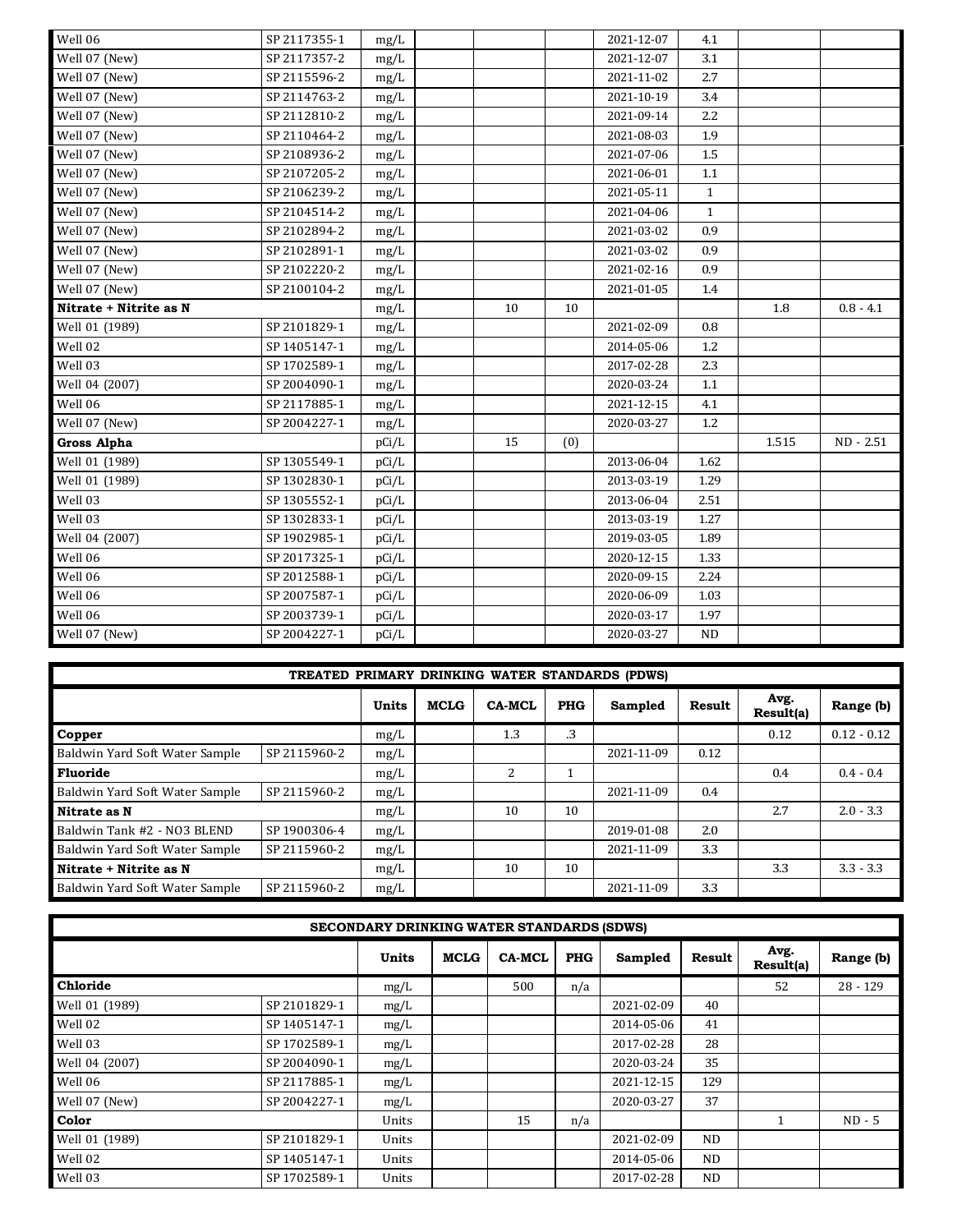| Well 04 (2007)                | SP 2004090-1 | Units      |      |     | 2020-03-24 | <b>ND</b> |     |            |
|-------------------------------|--------------|------------|------|-----|------------|-----------|-----|------------|
| Well 06                       | SP 2117885-1 | Units      |      |     | 2021-12-15 | <b>ND</b> |     |            |
| Well 07 (New)                 | SP 2004227-1 | Units      |      |     | 2020-03-27 | 5         |     |            |
| Iron                          |              | ug/L       | 300  | n/a |            |           | ND  | ND - 100   |
| Well 01 (1989)                | SP 2101829-1 | ug/L       |      |     | 2021-02-09 | ND        |     |            |
| Well 02                       | SP 1405147-1 | ug/L       |      |     | 2014-05-06 | 100       |     |            |
| Well 03                       | SP 1702589-1 | ug/L       |      |     | 2017-02-28 | ND        |     |            |
| Well 04 (2007)                | SP 2004090-1 | ug/L       |      |     | 2020-03-24 | <b>ND</b> |     |            |
| Well 06                       | SP 2117885-1 | ug/L       |      |     | 2021-12-15 | <b>ND</b> |     |            |
| Well 07 (New)                 | SP 2004227-1 | ug/L       |      |     | 2020-03-27 | <b>ND</b> |     |            |
| <b>Specific Conductance</b>   |              | umhos/cm   | 1600 | n/a |            |           | 998 | 888 - 1120 |
| Well 01 (1989)                | SP 2101829-1 | umhos/cm   |      |     | 2021-02-09 | 987       |     |            |
| Well 02                       | SP 1405147-1 | umhos/cm   |      |     | 2014-05-06 | 914       |     |            |
| Well 03                       | SP 1702589-1 | umhos/cm   |      |     | 2017-02-28 | 888       |     |            |
| Well 04 (2007)                | SP 2004090-1 | umhos/cm   |      |     | 2020-03-24 | 1040      |     |            |
| Well 06                       | SP 2117885-1 | umhos/cm   |      |     | 2021-12-15 | 1120      |     |            |
| Well 07 (New)                 | SP 2004227-1 | umhos/cm   |      |     | 2020-03-27 | 1040      |     |            |
| <b>Sulfate</b>                |              | mg/L       | 500  | n/a |            |           | 224 | 113 - 279  |
| Well 01 (1989)                | SP 2101829-1 | mg/L       |      |     | 2021-02-09 | 262       |     |            |
| Well 02                       | SP 1405147-1 | mg/L       |      |     | 2014-05-06 | 241       |     |            |
| Well 03                       | SP 1702589-1 | mg/L       |      |     | 2017-02-28 | 177       |     |            |
| Well 04 (2007)                | SP 2004090-1 | mg/L       |      |     | 2020-03-24 | 272       |     |            |
| Well 06                       | SP 2117885-1 | mg/L       |      |     | 2021-12-15 | 113       |     |            |
| Well 07 (New)                 | SP 2004227-1 | mg/L       |      |     | 2020-03-27 | 279       |     |            |
| <b>Total Dissolved Solids</b> |              | mg/L       | 1000 | n/a |            |           | 670 | 590 - 720  |
| Well 01 (1989)                | SP 2101829-1 | mg/L       |      |     | 2021-02-09 | 700       |     |            |
| Well 02                       | SP 1405147-1 | mg/L       |      |     | 2014-05-06 | 630       |     |            |
| Well 03                       | SP 1702589-1 | mg/L       |      |     | 2017-02-28 | 590       |     |            |
| Well 04 (2007)                | SP 2004090-1 | mg/L       |      |     | 2020-03-24 | 720       |     |            |
| Well 06                       | SP 2117885-1 | mg/L       |      |     | 2021-12-15 | 660       |     |            |
| Well 07 (New)                 | SP 2004227-1 | mg/L       |      |     | 2020-03-27 | 720       |     |            |
| Turbidity                     |              | <b>NTU</b> | 5    | n/a |            |           | 0.3 | $ND - 1.0$ |
| Well 01 (1989)                | SP 2101829-1 | <b>NTU</b> |      |     | 2021-02-09 | 0.2       |     |            |
| Well 02                       | SP 1405147-1 | <b>NTU</b> |      |     | 2014-05-06 | $\rm ND$  |     |            |
| Well 03                       | SP 1702589-1 | <b>NTU</b> |      |     | 2017-02-28 | 0.5       |     |            |
| Well 04 (2007)                | SP 2004090-1 | <b>NTU</b> |      |     | 2020-03-24 | 1.0       |     |            |
| Well 06                       | SP 2117885-1 | <b>NTU</b> |      |     | 2021-12-15 | <b>ND</b> |     |            |
| Well 07 (New)                 | SP 2004227-1 | <b>NTU</b> |      |     | 2020-03-27 | 0.2       |     |            |

|                                | TREATED SECONDARY DRINKING WATER STANDARDS (SDWS) |               |             |               |            |            |               |                   |               |
|--------------------------------|---------------------------------------------------|---------------|-------------|---------------|------------|------------|---------------|-------------------|---------------|
|                                |                                                   | Units         | <b>MCLG</b> | <b>CA-MCL</b> | <b>PHG</b> | Sampled    | <b>Result</b> | Avg.<br>Result(a) | Range (b)     |
| Chloride                       |                                                   | mg/L          |             | 500           | n/a        |            |               | 53                | $53 - 53$     |
| Baldwin Yard Soft Water Sample | SP 2115960-2                                      | mg/L          |             |               |            | 2021-11-09 | 53            |                   |               |
| Copper                         |                                                   | mg/L          |             | 1.0           | 1.0        |            |               | 0.12              | $0.12 - 0.12$ |
| Baldwin Yard Soft Water Sample | SP 2115960-2                                      | mg/L          |             |               |            | 2021-11-09 | 0.12          |                   |               |
| Iron                           |                                                   | $\text{ug/L}$ |             | 300           | n/a        |            |               | <b>ND</b>         | $ND - ND$     |
| Baldwin Yard Soft Water Sample | SP 2115960-2                                      | $\text{ug/L}$ |             |               |            | 2021-11-09 | ND            |                   |               |
| <b>Specific Conductance</b>    |                                                   | umhos/cm      |             | 1600          | n/a        |            |               | 1190              | 1190 - 1190   |
| Baldwin Yard Soft Water Sample | SP 2115960-2                                      | umhos/cm      |             |               |            | 2021-11-09 | 1190          |                   |               |
| <b>Sulfate</b>                 |                                                   | mg/L          |             | 500           | n/a        |            |               | 241               | 241 - 241     |
| Baldwin Yard Soft Water Sample | SP 2115960-2                                      | mg/L          |             |               |            | 2021-11-09 | 241           |                   |               |
| <b>Total Dissolved Solids</b>  |                                                   | mg/L          |             | 1000          | n/a        |            |               | 750               | 750 - 750     |
| Baldwin Yard Soft Water Sample | SP 2115960-2                                      | mg/L          |             |               |            | 2021-11-09 | 750           |                   |               |
| Zinc                           |                                                   | mg/L          |             | 5             | n/a        |            |               | 0.06              | $0.06 - 0.06$ |
| Baldwin Yard Soft Water Sample | SP 2115960-2                                      | mg/L          |             |               |            | 2021-11-09 | 0.06          |                   |               |

| UNREGULATED CONTAMINANTS |       |             |               |            |         |               |                   |           |  |  |
|--------------------------|-------|-------------|---------------|------------|---------|---------------|-------------------|-----------|--|--|
|                          | Units | <b>MCLG</b> | <b>CA-MCL</b> | <b>PHG</b> | Sampled | <b>Result</b> | Avg.<br>Result(a) | Range (b) |  |  |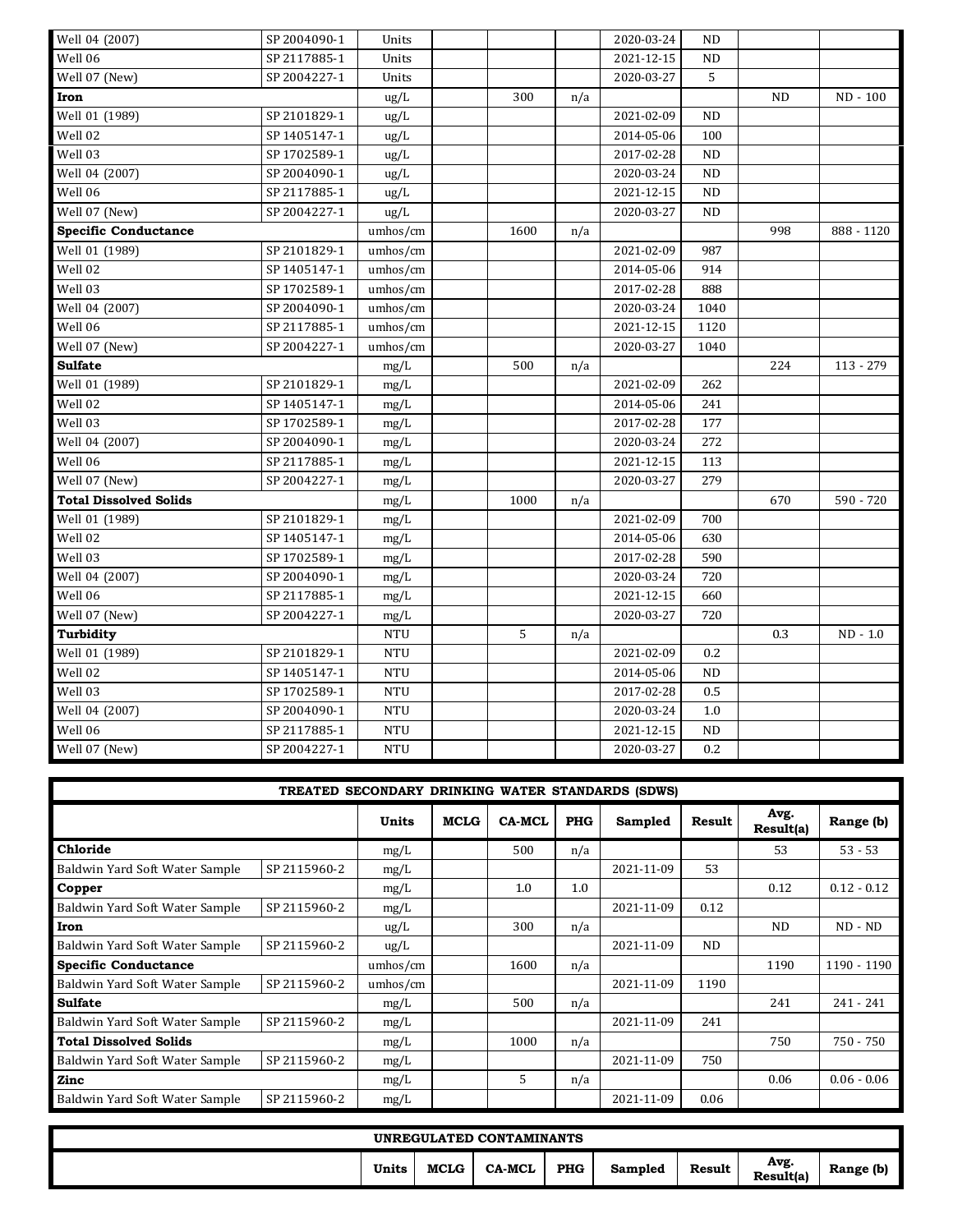| <b>Boron</b>   |              | mg/L | <b>NS</b> | n/a |            |     | 0.6 | $0.1 - 0.8$ |
|----------------|--------------|------|-----------|-----|------------|-----|-----|-------------|
| Well 01 (1989) | SP 2101829-1 | mg/L |           |     | 2021-02-09 | 0.8 |     |             |
| Well 02        | SP 1405147-1 | mg/L |           |     | 2014-05-06 | 0.6 |     |             |
| Well 03        | SP 1702589-1 | mg/L |           |     | 2017-02-28 | 0.5 |     |             |
| Well 04 (2007) | SP 2004090-1 | mg/L |           |     | 2020-03-24 | 0.8 |     |             |
| Well 06        | SP 2117885-1 | mg/L |           |     | 2021-12-15 | 0.1 |     |             |
| Well 07 (New)  | SP 2004227-1 | mg/L |           |     | 2020-03-27 | 0.7 |     |             |

| TREATED UNREGULATED CONTAMINANTS |              |       |             |               |            |            |        |                   |             |  |  |
|----------------------------------|--------------|-------|-------------|---------------|------------|------------|--------|-------------------|-------------|--|--|
|                                  |              | Units | <b>MCLG</b> | <b>CA-MCL</b> | <b>PHG</b> | Sampled    | Result | Avg.<br>Result(a) | Range (b)   |  |  |
| <b>Boron</b>                     |              |       |             | <b>NS</b>     | n/a        |            |        | 0.6               | $0.6 - 0.6$ |  |  |
| Baldwin Yard Soft Water Sample   | SP 2115960-2 | mg/L  |             |               |            | 2021-11-09 | 0.6    |                   |             |  |  |

|                             |              |       |             | <b>ADDITIONAL DETECTIONS</b> |            |            |         |                   |               |
|-----------------------------|--------------|-------|-------------|------------------------------|------------|------------|---------|-------------------|---------------|
|                             |              | Units | <b>MCLG</b> | <b>CA-MCL</b>                | <b>PHG</b> | Sampled    | Result  | Avg.<br>Result(a) | Range (b)     |
| Calcium                     |              | mg/L  |             |                              | n/a        |            |         | 112               | $107 - 119$   |
| Well 01 (1989)              | SP 2101829-1 | mg/L  |             |                              |            | 2021-02-09 | 116     |                   |               |
| Well 02                     | SP 1405147-1 | mg/L  |             |                              |            | 2014-05-06 | 116     |                   |               |
| Well 03                     | SP 1702589-1 | mg/L  |             |                              |            | 2017-02-28 | 107     |                   |               |
| Well 04 (2007)              | SP 2004090-1 | mg/L  |             |                              |            | 2020-03-24 | 119     |                   |               |
| Well 06                     | SP 2117885-1 | mg/L  |             |                              |            | 2021-12-15 | 108     |                   |               |
| Well 07 (New)               | SP 2004227-1 | mg/L  |             |                              |            | 2020-03-27 | 107     |                   |               |
| Magnesium                   |              | mg/L  |             |                              | n/a        |            |         | 29                | $27 - 33$     |
| Well 01 (1989)              | SP 2101829-1 | mg/L  |             |                              |            | 2021-02-09 | 30      |                   |               |
| Well 02                     | SP 1405147-1 | mg/L  |             |                              |            | 2014-05-06 | 29      |                   |               |
| Well 03                     | SP 1702589-1 | mg/L  |             |                              |            | 2017-02-28 | 27      |                   |               |
| Well 04 (2007)              | SP 2004090-1 | mg/L  |             |                              |            | 2020-03-24 | 33      |                   |               |
| Well 06                     | SP 2117885-1 | mg/L  |             |                              |            | 2021-12-15 | 28      |                   |               |
| Well 07 (New)               | SP 2004227-1 | mg/L  |             |                              |            | 2020-03-27 | 28      |                   |               |
| pH                          |              | units |             |                              | n/a        |            |         | 7.7               | $7.5 - 8.1$   |
| Well 01 (1989)              | SP 2101829-1 | units |             |                              |            | 2021-02-09 | 7.5     |                   |               |
| Well 02                     | SP 1405147-1 | units |             |                              |            | 2014-05-06 | 7.7     |                   |               |
| Well 03                     | SP 1702589-1 | units |             |                              |            | 2017-02-28 | 7.8     |                   |               |
| Well 04 (2007)              | SP 2004090-1 | units |             |                              |            | 2020-03-24 | 7.5     |                   |               |
| Well 06                     | SP 2117885-1 | units |             |                              |            | 2021-12-15 | 8.1     |                   |               |
| Well 07 (New)               | SP 2004227-1 | units |             |                              |            | 2020-03-27 | 7.5     |                   |               |
| Alkalinity                  |              | mg/L  |             |                              | n/a        |            |         | 207               | $180 - 260$   |
| Well 01 (1989)              | SP 2101829-1 | mg/L  |             |                              |            | 2021-02-09 | 200     |                   |               |
| Well 02                     | SP 1405147-1 | mg/L  |             |                              |            | 2014-05-06 | 180     |                   |               |
| Well 03                     | SP 1702589-1 | mg/L  |             |                              |            | 2017-02-28 | 260     |                   |               |
| Well 04 (2007)              | SP 2004090-1 | mg/L  |             |                              |            | 2020-03-24 | 210     |                   |               |
| Well 06                     | SP 2117885-1 | mg/L  |             |                              |            | 2021-12-15 | 180     |                   |               |
| $\overline{W}$ ell 07 (New) | SP 2004227-1 | mg/L  |             |                              |            | 2020-03-27 | 210     |                   |               |
| <b>Aggressiveness Index</b> |              |       |             |                              | n/a        |            |         | 12.4              | $12.2 - 12.8$ |
| Well 01 (1989)              | SP 2101829-1 |       |             |                              |            | 2021-02-09 | 12.3    |                   |               |
| $\overline{\text{Well 02}}$ | SP 1405147-1 |       |             |                              |            | 2014-05-06 | 12.4    |                   |               |
| Well 03                     | SP 1702589-1 |       |             |                              |            | 2017-02-28 | 12.6    |                   |               |
| Well 04 (2007)              | SP 2004090-1 |       |             |                              |            | 2020-03-24 | 12.3    |                   |               |
| Well 06                     | SP 2117885-1 |       |             |                              |            | 2021-12-15 | 12.8    |                   |               |
| Well 07 (New)               | SP 2004227-1 |       |             |                              |            | 2020-03-27 | 12.2    |                   |               |
| <b>Langelier Index</b>      |              |       |             |                              | n/a        |            |         | 0.6               | $0.4 - 0.9$   |
| Well 01 (1989)              | SP 2101829-1 |       |             |                              |            | 2021-02-09 | 0.4     |                   |               |
| Well 02                     | SP 1405147-1 |       |             |                              |            | 2014-05-06 | 0.5     |                   |               |
| Well 03                     | SP 1702589-1 |       |             |                              |            | 2017-02-28 | $0.8\,$ |                   |               |
| Well 04 (2007)              | SP 2004090-1 |       |             |                              |            | 2020-03-24 | 0.4     |                   |               |
| Well 06                     | SP 2117885-1 |       |             |                              |            | 2021-12-15 | 0.9     |                   |               |
| Well 07 (New)               | SP 2004227-1 |       |             |                              |            | 2020-03-27 | 0.4     |                   |               |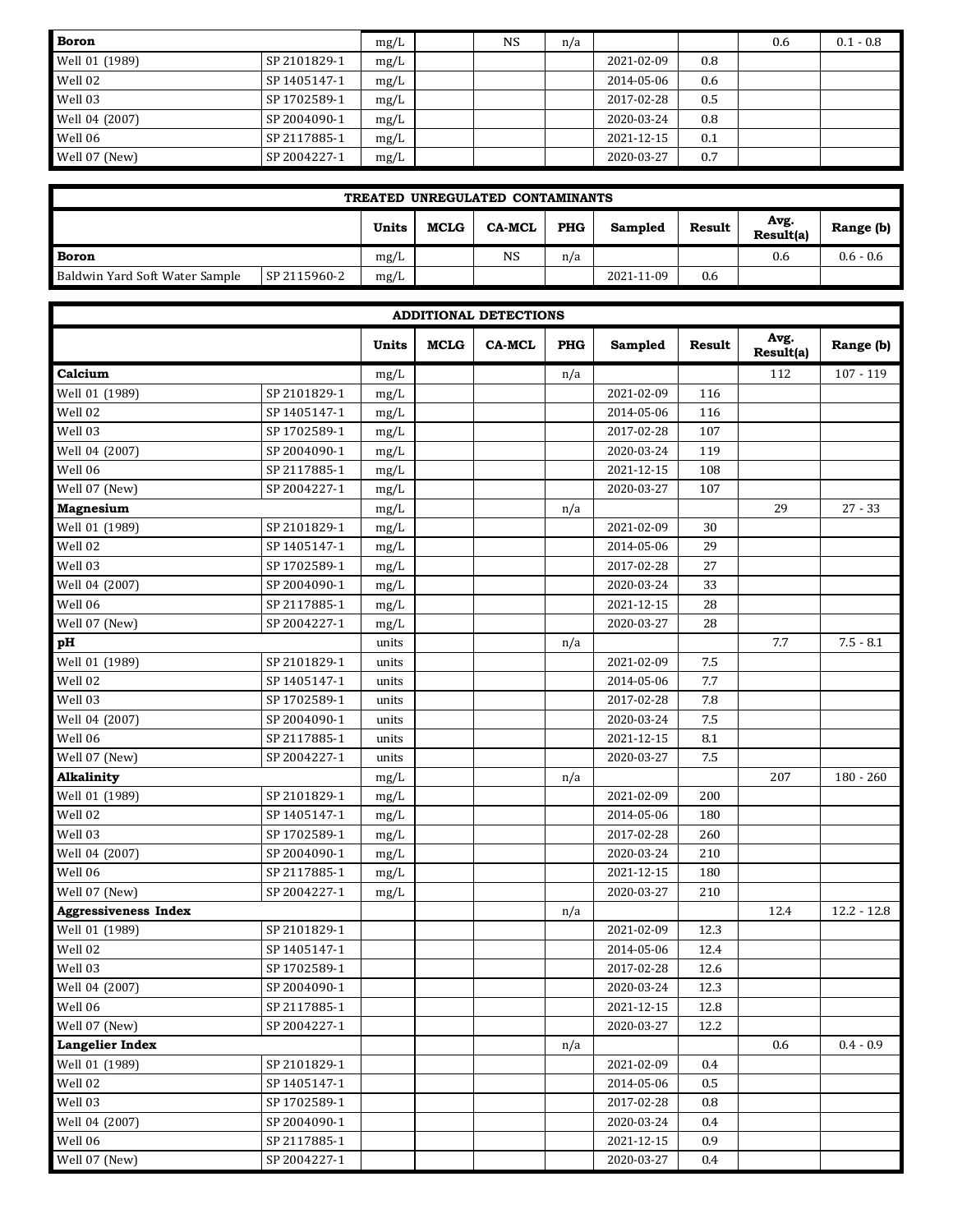| <b>TREATED ADDITIONAL DETECTIONS</b> |              |       |             |               |            |            |        |                   |               |  |  |  |
|--------------------------------------|--------------|-------|-------------|---------------|------------|------------|--------|-------------------|---------------|--|--|--|
|                                      |              | Units | <b>MCLG</b> | <b>CA-MCL</b> | <b>PHG</b> | Sampled    | Result | Avg.<br>Result(a) | Range (b)     |  |  |  |
| Calcium                              |              | mg/L  |             |               | n/a        |            |        | 10                | $10 - 10$     |  |  |  |
| Baldwin Yard Soft Water Sample       | SP 2115960-2 | mg/L  |             |               |            | 2021-11-09 | 10     |                   |               |  |  |  |
| <b>Magnesium</b>                     |              | mg/L  |             |               | n/a        |            |        | 4                 | $4 - 4$       |  |  |  |
| Baldwin Yard Soft Water Sample       | SP 2115960-2 | mg/L  |             |               |            | 2021-11-09 | 4      |                   |               |  |  |  |
| рH                                   |              | units |             |               | n/a        |            |        | 8.79              | $8.79 - 8.79$ |  |  |  |
| Baldwin Yard Soft Water Sample       | SP 2115960-2 | units |             |               |            | 2021-11-09 | 8.79   |                   |               |  |  |  |
| Alkalinity                           |              | mg/L  |             |               | n/a        |            |        | 240               | $240 - 240$   |  |  |  |
| Baldwin Yard Soft Water Sample       | SP 2115960-2 | mg/L  |             |               |            | 2021-11-09 | 240    |                   |               |  |  |  |
| <b>Aggressiveness Index</b>          |              |       |             |               | n/a        |            |        | 12.6              | $12.6 - 12.6$ |  |  |  |
| Baldwin Yard Soft Water Sample       | SP 2115960-2 |       |             |               |            | 2021-11-09 | 12.6   |                   |               |  |  |  |
| <b>Langelier Index</b>               |              |       |             |               | n/a        |            |        | 0.7               | $0.7 - 0.7$   |  |  |  |
| Baldwin Yard Soft Water Sample       | SP 2115960-2 |       |             |               |            | 2021-11-09 | 0.7    |                   |               |  |  |  |

|                                               | DETECTION OF DISINFECTANT/DISINFECTANT BYPRODUCT RULE |               |             |               |            |            |         |                   |             |
|-----------------------------------------------|-------------------------------------------------------|---------------|-------------|---------------|------------|------------|---------|-------------------|-------------|
|                                               |                                                       | <b>Units</b>  | <b>MCLG</b> | <b>CA-MCL</b> | <b>PHG</b> | Sampled    | Result  | Avg.<br>Result(a) | Range (b)   |
| <b>Total Trihalomethanes (TTHMs)</b>          |                                                       | $\text{ug/L}$ |             | 80            | n/a        |            |         | 45                | 4 - 61      |
| 175 Rio Via - Stage 2 DBP                     | SP 2118225-1                                          | ug/L          |             |               |            | 2021-12-21 | 53      |                   |             |
| 175 Rio Via - Stage 2 DBP                     | SP 2112350-1                                          | ug/L          |             |               |            | 2021-09-07 | 34      |                   |             |
| 175 Rio Via - Stage 2 DBP                     | SP 2107537-1                                          | ug/L          |             |               |            | 2021-06-08 | 33      |                   |             |
| 175 Rio Via - Stage 2 DBP                     | SP 2103309-1                                          | $\text{ug/L}$ |             |               |            | 2021-03-09 | 61      |                   |             |
| Average 175 Rio Via - Stage 2 DBP             |                                                       |               |             |               |            |            |         | 45.25             |             |
| 202 Valle Rio - Stage 2 DBP                   | SP 2118225-2                                          | $\text{ug/L}$ |             |               |            | 2021-12-21 | 5       |                   |             |
| 202 Valle Rio - Stage 2 DBP                   | SP 2112350-2                                          | $\text{ug/L}$ |             |               |            | 2021-09-07 | 4       |                   |             |
| 202 Valle Rio - Stage 2 DBP                   | SP 2107537-2                                          | $\text{ug/L}$ |             |               |            | 2021-06-08 | 5       |                   |             |
| 202 Valle Rio - Stage 2 DBP                   | SP 2103309-2                                          | ug/L          |             |               |            | 2021-03-09 | 6       |                   |             |
| Average 202 Valle Rio - Stage 2<br><b>DBP</b> |                                                       |               |             |               |            |            |         | 5                 |             |
| Chlorine                                      |                                                       | mg/L          |             | 4.0           | 4.0        |            |         | 3.25              | $1.0 - 3.5$ |
| 175 Rio Via                                   | SP 2116779-2                                          | mg/L          |             |               |            | 2021-11-23 | 3.5     |                   |             |
| 175 Rio Via                                   | SP 2114762-2                                          | mg/L          |             |               |            | 2021-10-19 | 2.8     |                   |             |
| 175 Rio Via                                   | SP 2112809-2                                          | mg/L          |             |               |            | 2021-09-14 | 3.0     |                   |             |
| 175 Rio Via                                   | SP 2110137-2                                          | mg/L          |             |               |            | 2021-07-27 | 2.5     |                   |             |
| 175 Rio Via                                   | SP 2107998-2                                          | mg/L          |             |               |            | 2021-06-15 | 2.5     |                   |             |
| 175 Rio Via                                   | SP 2106238-2                                          | mg/L          |             |               |            | 2021-05-11 | 3.0     |                   |             |
| 175 Rio Via                                   | SP 2104876-1                                          | mg/L          |             |               |            | 2021-04-13 | 3.0     |                   |             |
| 175 Rio Via                                   | SP 2103611-1                                          | mg/L          |             |               |            | 2021-03-16 | 3.5     |                   |             |
| 175 Rio Via                                   | SP 2101043-1                                          | mg/L          |             |               |            | 2021-01-26 | 3.0     |                   |             |
| Average 175 Rio Via                           |                                                       |               |             |               |            |            |         | 2.98              |             |
| 248 Rockaway Rd                               | SP 2112896-1                                          | mg/L          |             |               |            | 2021-09-15 | 1.0     |                   |             |
| Average 248 Rockaway Rd                       |                                                       |               |             |               |            |            |         | $\mathbf{1}$      |             |
| 9148 Nye Rd. - Book 14                        | SP 2117883-2                                          | mg/L          |             |               |            | 2021-12-15 | 2.5     |                   |             |
| 9148 Nye Rd. - Book 14                        | SP 2115595-2                                          | mg/L          |             |               |            | 2021-11-02 | 3.0     |                   |             |
| 9148 Nye Rd. - Book 14                        | SP 2113607-2                                          | mg/L          |             |               |            | 2021-09-28 | 3.0     |                   |             |
| 9148 Nye Rd. - Book 14                        | SP 2110908-2                                          | mg/L          |             |               |            | 2021-08-10 | 3.5     |                   |             |
| 9148 Nye Rd. - Book 14                        | SP 2108938-2                                          | mg/L          |             |               |            | 2021-07-06 | 3.0     |                   |             |
| 9148 Nye Rd. - Book 14                        | SP 2106939-2                                          | mg/L          |             |               |            | 2021-05-25 | 3.5     |                   |             |
| 9148 Nye Rd. - Book 14                        | SP 2105254-2                                          | mg/L          |             |               |            | 2021-04-20 | 3.5     |                   |             |
| 9148 Nye Rd. - Book 14                        | SP 2103613-1                                          | mg/L          |             |               |            | 2021-03-16 | 3.5     |                   |             |
| 9148 Nye Rd. - Book 14                        | SP 2101830-1                                          | mg/L          |             |               |            | 2021-02-09 | $3.5\,$ |                   |             |
| 9148 Nye Rd. - Book 14                        | SP 2100105-1                                          | mg/L          |             |               |            | 2021-01-05 | 3.5     |                   |             |
| Average 9148 Nye Rd. - Book 14                |                                                       |               |             |               |            |            |         | 3.25              |             |
| <b>Haloacetic Acids (five)</b>                |                                                       | ug/L          |             | 60            | n/a        |            |         | 40.75             | $ND - 61$   |
| 175 Rio Via - Stage 2 DBP                     | SP 2118225-1                                          | ug/L          |             |               |            | 2021-12-21 | 61      |                   |             |
| 175 Rio Via - Stage 2 DBP                     | SP 2112350-1                                          | $\text{ug/L}$ |             |               |            | 2021-09-07 | 27      |                   |             |
| 175 Rio Via - Stage 2 DBP                     | SP 2107537-1                                          | $\text{ug/L}$ |             |               |            | 2021-06-08 | 26      |                   |             |
| 175 Rio Via - Stage 2 DBP                     | SP 2103309-1                                          | ug/L          |             |               |            | 2021-03-09 | 49      |                   |             |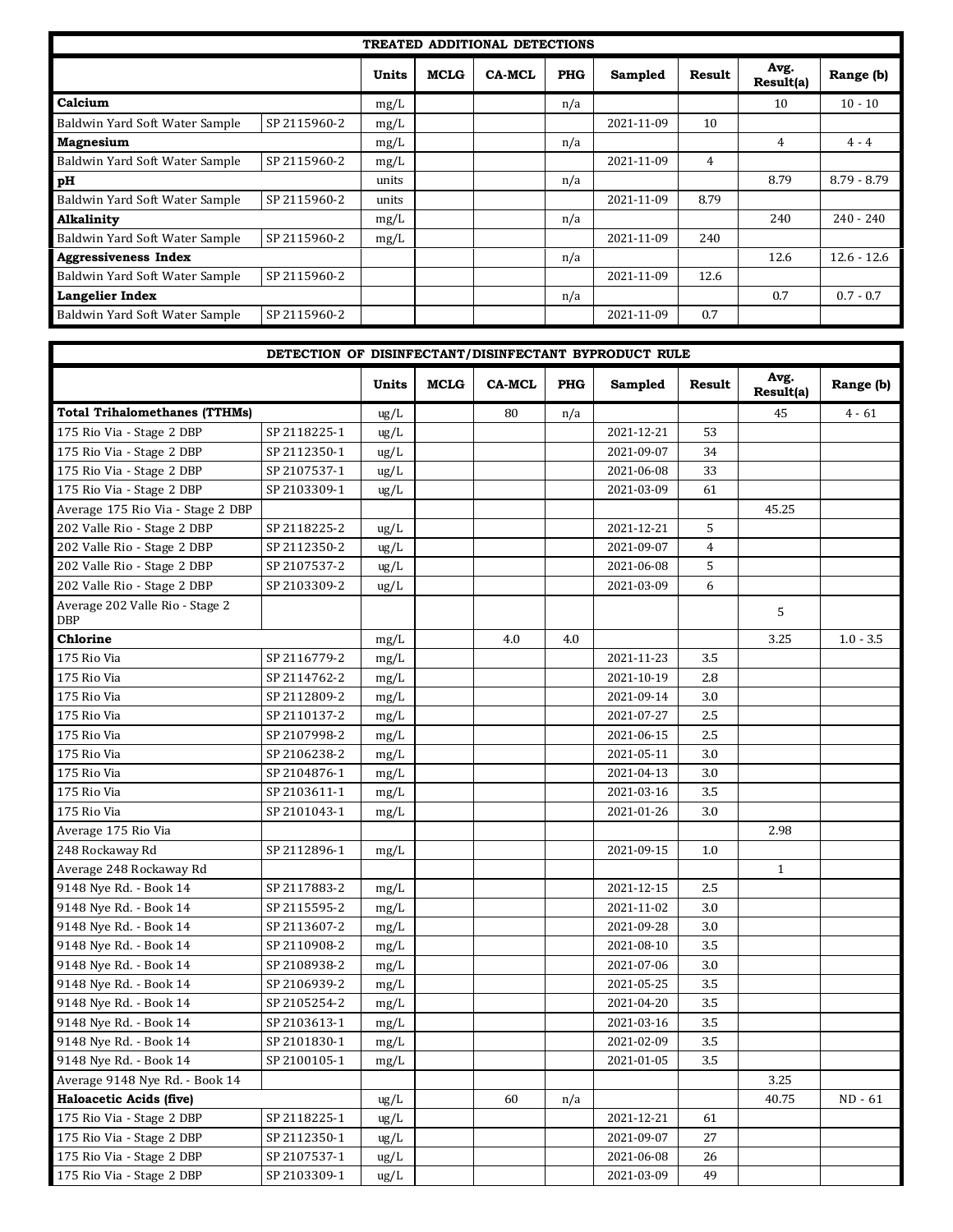| Average 175 Rio Via - Stage 2 DBP             |              |               |  |            |           | 40.75 |  |
|-----------------------------------------------|--------------|---------------|--|------------|-----------|-------|--|
| 202 Valle Rio - Stage 2 DBP                   | SP 2118225-2 | $\text{ug/L}$ |  | 2021-12-21 |           |       |  |
| 202 Valle Rio - Stage 2 DBP                   | SP 2112350-2 | $\text{ug/L}$ |  | 2021-09-07 | ND.       |       |  |
| 202 Valle Rio - Stage 2 DBP                   | SP 2107537-2 | $\text{ug/L}$ |  | 2021-06-08 | <b>ND</b> |       |  |
| 202 Valle Rio - Stage 2 DBP                   | SP 2103309-2 | $\text{ug/L}$ |  | 2021-03-09 | <b>ND</b> |       |  |
| Average 202 Valle Rio - Stage 2<br><b>DBP</b> |              |               |  |            |           | 0.75  |  |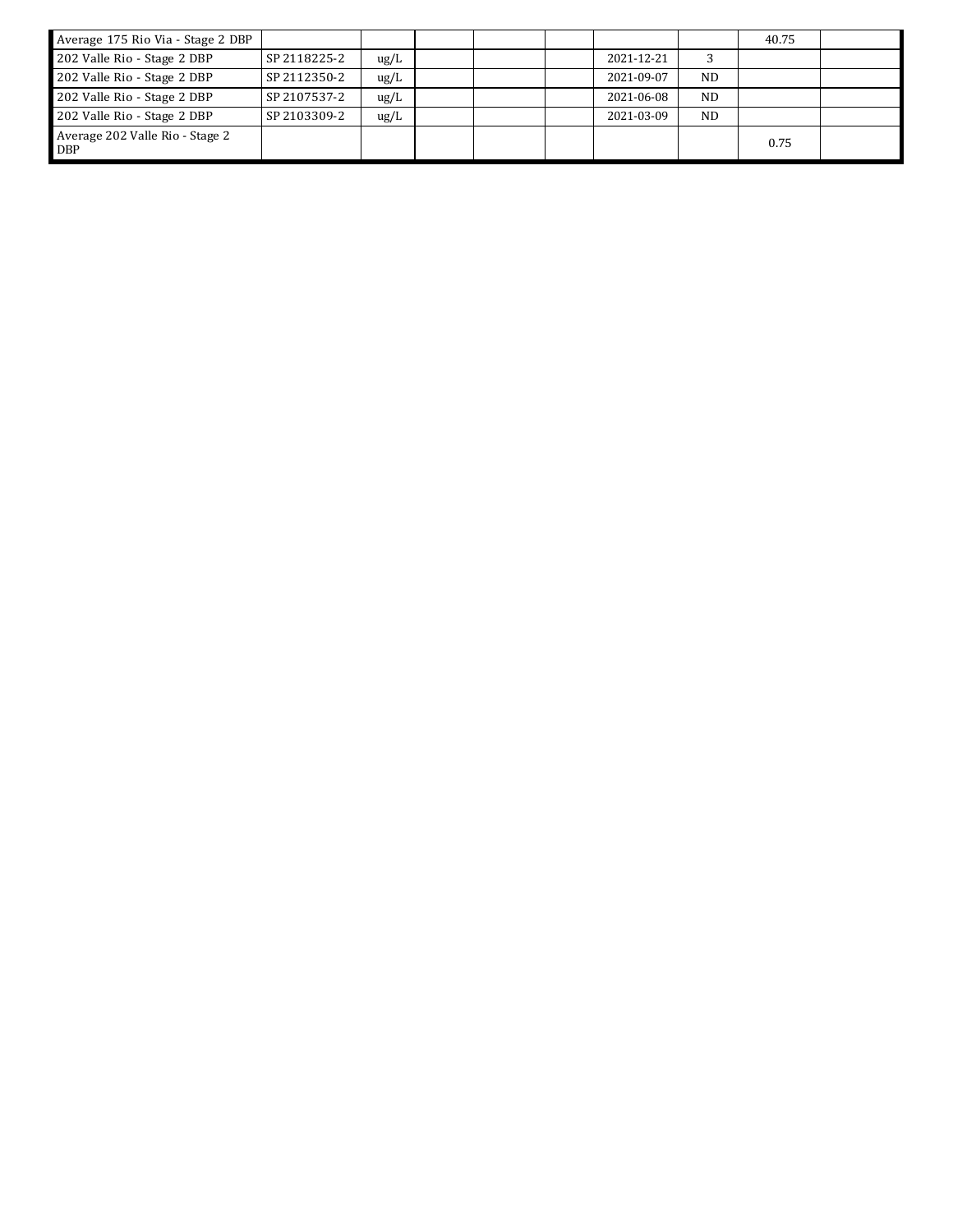# **Ventura River Water District CCR Login Linkage - 2021**

| <b>FGL Code</b>  | Lab ID        | Date_Sampled Method |                   | Description                 | Property                         |
|------------------|---------------|---------------------|-------------------|-----------------------------|----------------------------------|
| 1019 Capello Wa  | SP 2114765-1  | 2021-10-18          | Coliform          | 1019 Capello Way            | <b>Water Monitoring</b>          |
| 1092MORENO       | SP 2100453-1  | 2021-01-12          | Coliform          | 1092 Moreno Dr              | Week 2 System Monitoring         |
|                  | SP 2102216-1  | 2021-02-16          | Coliform          | 1092 Moreno Dr              | Week 3 System Monitoring         |
|                  | SP 2103994-1  | 2021-03-23          | Coliform          | 1092 Moreno Dr              | Week 4 System Monitoring         |
|                  | SP 2105566-2  | 2021-04-27          | Coliform          | 1092 Moreno Dr              | Week 4 System Monitoring         |
|                  | SP 2107204-2  | 2021-06-01          | Coliform          | 1092 Moreno Dr              | Week 1 System Monitoring         |
|                  | SP 2109378-2  | 2021-07-13          | Coliform          | 1092 Moreno Dr              | Week 2 System Monitoring         |
|                  | SP 2111771-1  | 2021-08-24          | Coliform          | 1092 Moreno Dr              | Week 3 System Monitoring         |
|                  | SP 2113994-2  | 2021-10-05          | Coliform          | 1092 Moreno Dr              | Week 1 System Monitoring         |
|                  | SP 2115958-2  | 2021-11-09          | Coliform          | 1092 Moreno Dr              | Week 2 System Monitoring         |
|                  | SP 2118224-2  | 2021-12-21          | Coliform          | 1092 Moreno Dr              | Week 2 System Monitoring         |
| 11078 Rodeo Dr.  | SP 1907248-17 | 2019-06-04          | Metals, Total     | 11078 Rodeo Dr.             | Lead & Copper Monitoring         |
| 11551 Oakcrest   | SP 1907335-5  | 2019-06-04          | Metals, Total     | 11551 Oakcrest Ave.         | Lead & Copper Monitoring         |
| 1157 Capello Way | SP 2115337-1  | 2021-10-27          | Coliform          | 1157 Capello Way at Hydrant | Capello Way Hydrandt Replacement |
| 119 Rockway Rd   | SP 2112966-1  | 2021-09-16          | Coliform          | 119 Rockway Rd              | 119 Rockway Rd                   |
| 1211 Avila Dr.   | SP 1907248-25 | 2019-06-04          | Metals, Total     | 1211 Avila Dr.              | Lead & Copper Monitoring         |
| 172 Burnham Rd.  | SP 1907248-20 | 2019-06-04          | Metals, Total     | 172 Burnham Rd.             | Lead & Copper Monitoring         |
| SS - Wk4         | SP 2101043-1  | 2021-01-26          | Coliform          | 175 Rio Via                 | Week 4 System Monitoring         |
|                  | SP 2101043-1  | 2021-01-26          | Field Test        | 175 Rio Via                 | Week 4 System Monitoring         |
|                  | SP 2103611-1  | 2021-03-16          | Coliform          | 175 Rio Via                 | Week 1 System Monitoring         |
|                  | SP 2103611-1  | 2021-03-16          | <b>Field Test</b> | 175 Rio Via                 | Week 1 System Monitoring         |
|                  | SP 2104876-1  | 2021-04-13          | Coliform          | 175 Rio Via                 | Week 2 System Monitoring         |
|                  | SP 2104876-1  | 2021-04-13          | Field Test        | 175 Rio Via                 | Week 2 System Monitoring         |
|                  | SP 2106238-2  | 2021-05-11          | Coliform          | 175 Rio Via                 | Week 2 System Monitoring         |
|                  | SP 2106238-2  | 2021-05-11          | Field Test        | 175 Rio Via                 | Week 2 System Monitoring         |
|                  | SP 2107998-2  | 2021-06-15          | Coliform          | 175 Rio Via                 | Week 3 System Monitoring         |
|                  | SP 2107998-2  | 2021-06-15          | Field Test        | 175 Rio Via                 | Week 3 System Monitoring         |
|                  | SP 2110137-2  | 2021-07-27          | Coliform          | 175 Rio Via                 | Week 4 System Monitoring         |
|                  | SP 2110137-2  | 2021-07-27          | Field Test        | 175 Rio Via                 | Week 4 System Monitoring         |
|                  | SP 2112809-2  | 2021-09-14          | <b>Field Test</b> | 175 Rio Via                 | Week 2 System Monitoring         |
|                  | SP 2112809-2  | 2021-09-14          | Coliform          | 175 Rio Via                 | Week 2 System Monitoring         |
|                  | SP 2114762-2  | 2021-10-19          | Coliform          | 175 Rio Via                 | Week 3 System Monitoring         |
|                  | SP 2114762-2  | 2021-10-19          | <b>Field Test</b> | 175 Rio Via                 | Week 3 System Monitoring         |
| 175 Rio Via      | SP 2116779-2  | 2021-11-23          | Field Test        | 175 Rio Via                 | Week 4 System Monitoring         |
|                  | SP 2116779-2  | 2021-11-23          | Coliform          | 175 Rio Via                 | Week 4 System Monitoring         |
| DBP 175RioVia    | SP 2002313-1  | 2020-02-18          | Coliform          | 175 RIO VIA - STAGE 2 DBP   | Week 3 System Monitoring         |
|                  | SP 2005853-1  | 2020-05-05          | Coliform          | 175 RIO VIA - STAGE 2 DBP   | Week 1 System Monitoring         |
|                  | SP 2007588-1  | 2020-06-09          | Coliform          | 175 RIO VIA - STAGE 2 DBP   | Week 2 System Monitoring         |
|                  | SP 2008828-1  | 2020-07-07          | Coliform          | 175 RIO VIA - STAGE 2 DBP   | Week 3 System Monitoring         |
|                  | SP 2013709-1  | 2020-10-06          | Coliform          | 175 RIO VIA - STAGE 2 DBP   | Week #1                          |
|                  | SP 2015558-1  | 2020-11-10          | Coliform          | 175 RIO VIA - STAGE 2 DBP   | Week 2 System Monitoring         |
|                  | SP 2103309-1  | 2021-03-09          | EPA 551.1         | 175 Rio Via - Stage 2 DBP   | Stage 2 DBP Site Monitoring      |
|                  | SP 2103309-1  | 2021-03-09          | EPA 552.2         | 175 Rio Via - Stage 2 DBP   | Stage 2 DBP Site Monitoring      |
|                  | SP 2107537-1  | 2021-06-08          | EPA 552.2         | 175 Rio Via - Stage 2 DBP   | Stage 2 DBP Site Monitoring      |
|                  | SP 2107537-1  | 2021-06-08          | EPA 551.1         | 175 Rio Via - Stage 2 DBP   | Stage 2 DBP Site Monitoring      |
|                  | SP 2112350-1  | 2021-09-07          | EPA 551.1         | 175 Rio Via - Stage 2 DBP   | Stage 2 DBP Site Monitoring      |
|                  | SP 2112350-1  | 2021-09-07          | EPA 552.2         | 175 Rio Via - Stage 2 DBP   | Stage 2 DBP Site Monitoring      |
|                  | SP 2118225-1  | 2021-12-21          | EPA 552.2         | 175 Rio Via - Stage 2 DBP   | Stage 2 DBP Site Monitoring      |
|                  | SP 2118225-1  | 2021-12-21          | EPA 551.1         | 175 Rio Via - Stage 2 DBP   | Stage 2 DBP Site Monitoring      |
| 1918 Country PL  | SP 1907335-2  | 2019-06-05          | Metals, Total     | 1918 Country PL             | Lead & Copper Monitoring         |
| 195 Monte Via    | SP 2115464-1  | 2021-10-29          | Coliform          | 195 Monte Via               | Monte Via Hydrant                |
| 1991 Country Pl  | SP 1907248-8  | 2019-06-04          | Metals, Total     | 1991 Country Pl.            | Lead & Copper Monitoring         |
| DBP 202ValleRio  | SP 2100453-2  | 2021-01-12          | Coliform          | 202 VALLE RIO - STAGE 2 DBP | Week 2 System Monitoring         |
|                  | SP 2103309-2  | 2021-03-09          | EPA 552.2         | 202 Valle Rio - Stage 2 DBP | Stage 2 DBP Site Monitoring      |
|                  | SP 2103309-2  | 2021-03-09          | EPA 551.1         | 202 Valle Rio - Stage 2 DBP | Stage 2 DBP Site Monitoring      |
|                  |               |                     |                   |                             |                                  |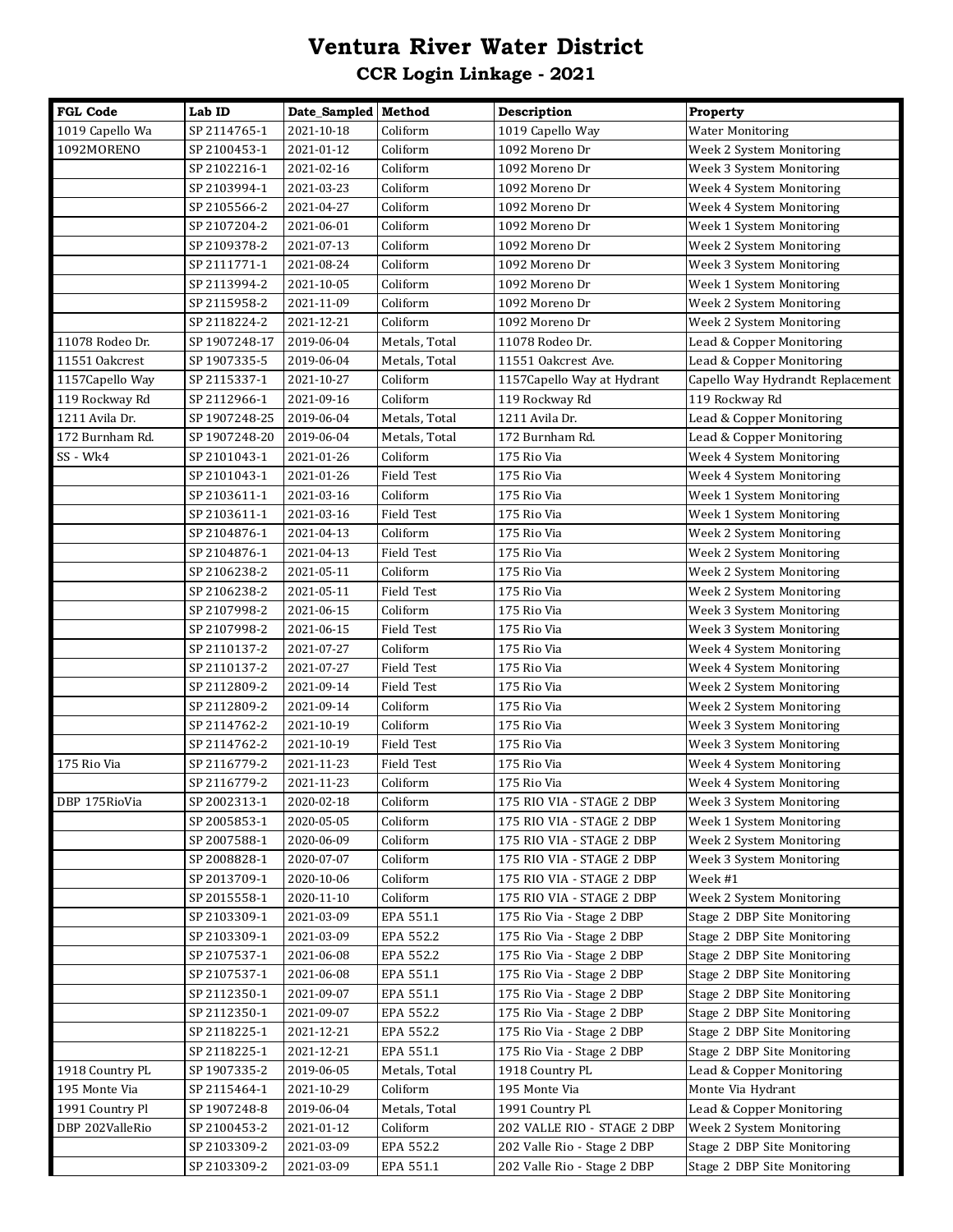|                 | SP 2107537-2  | 2021-06-08 | EPA 551.1     | 202 Valle Rio - Stage 2 DBP   | Stage 2 DBP Site Monitoring    |
|-----------------|---------------|------------|---------------|-------------------------------|--------------------------------|
|                 | SP 2107537-2  | 2021-06-08 | EPA 552.2     | 202 Valle Rio - Stage 2 DBP   | Stage 2 DBP Site Monitoring    |
|                 | SP 2109783-1  | 2021-07-20 | Coliform      | 202 VALLE RIO - STAGE 2 DBP   | Week 3 System Monitoring       |
|                 | SP 2112349-1  | 2021-09-07 | Coliform      | 202 VALLE RIO - STAGE 2 DBP   | Week 1 System Monitoring       |
|                 | SP 2112350-2  | 2021-09-07 | EPA 551.1     | 202 Valle Rio - Stage 2 DBP   | Stage 2 DBP Site Monitoring    |
|                 | SP 2112350-2  | 2021-09-07 | EPA 552.2     | 202 Valle Rio - Stage 2 DBP   | Stage 2 DBP Site Monitoring    |
|                 | SP 2118225-2  | 2021-12-21 | EPA 551.1     | 202 Valle Rio - Stage 2 DBP   | Stage 2 DBP Site Monitoring    |
|                 | SP 2118225-2  | 2021-12-21 | EPA 552.2     | 202 Valle Rio - Stage 2 DBP   | Stage 2 DBP Site Monitoring    |
| 202 Valle Rio A | SP 2111315-1  | 2021-08-17 | Coliform      | 202 Valle Rio Ave.            | Week 4 System Monitoring       |
| SS - 10A        | SP 2102216-2  | 2021-02-16 | Coliform      | 202 Valle Rio Ave. - Book 10A | Week 3 System Monitoring       |
|                 | SP 2103994-2  | 2021-03-23 | Coliform      | 202 Valle Rio Ave. - Book 10A | Week 4 System Monitoring       |
|                 | SP 2105879-1  | 2021-05-04 | Coliform      | 202 Valle Rio Ave. - Book 10A | Week 1 System Monitoring       |
|                 | SP 2107536-1  | 2021-06-08 | Coliform      | 202 Valle Rio Ave. - Book 10A | Week 2 System Monitoring       |
|                 | SP 2114396-2  | 2021-10-12 | Coliform      | 202 Valle Rio Ave. - Book 10A | Week 2 System Monitoring       |
|                 | SP 2116385-1  | 2021-11-16 | Coliform      | 202 Valle Rio Ave. - Book 10A | Week 3 System Monitoring       |
|                 | SP 2118520-1  | 2021-12-28 | Coliform      | 202 Valle Rio Ave. - Book 10A | Week 4 System Monitoring       |
| 2096 Sumac Dr   | SP 2111315-2  | 2021-08-17 | Coliform      | 2096 Sumac Dr                 | Week 4 System Monitoring       |
| $SS - 9B$       | SP 2100726-1  | 2021-01-19 | Coliform      | 2096 Sumac Dr. - Book 9B      | Week 3 System Monitoring       |
|                 | SP 2102583-1  | 2021-02-23 | Coliform      | 2096 Sumac Dr. - Book 9B      | Week 4 System Monitoring       |
|                 | SP 2104515-1  | 2021-04-06 | Coliform      | 2096 Sumac Dr. - Book 9B      | Week 1 System Monitoring       |
|                 | SP 2105879-2  | 2021-05-04 | Coliform      | 2096 Sumac Dr. - Book 9B      | Week 1 System Monitoring       |
|                 | SP 2107536-2  | 2021-06-08 | Coliform      | 2096 Sumac Dr. - Book 9B      | Week 2 System Monitoring       |
|                 | SP 2109783-2  | 2021-07-20 | Coliform      | 2096 Sumac Dr. - Book 9B      | Week 3 System Monitoring       |
|                 | SP 2112349-2  | 2021-09-07 | Coliform      | 2096 Sumac Dr. - Book 9B      | Week 1 System Monitoring       |
|                 | SP 2114396-1  | 2021-10-12 | Coliform      | 2096 Sumac Dr. - Book 9B      | Week 2 System Monitoring       |
|                 | SP 2116385-2  | 2021-11-16 | Coliform      | 2096 Sumac Dr. - Book 9B      | Week 3 System Monitoring       |
|                 | SP 2118520-2  | 2021-12-28 | Coliform      | 2096 Sumac Dr. - Book 9B      | Week 4 System Monitoring       |
| 2131 Burnham Rd | SP 1907335-4  | 2019-06-05 | Metals, Total | 2131 Burnham Rd.              | Lead & Copper Monitoring       |
| 2187 Woodland A | SP 1907248-1  | 2019-06-04 | Metals, Total | 2187 Woodland Ave.            | Lead & Copper Monitoring       |
| 2235 Los Encino | SP 1907248-11 | 2019-06-04 | Metals, Total | 2235 Los Encinos Rd.          | Lead & Copper Monitoring       |
| 2256 Los Encino | SP 1907248-10 | 2019-06-04 | Metals, Total | 2256 Los Encinos Rd.          | Lead & Copper Monitoring       |
| 248 Rockaway Rd | SP 2112896-1  | 2021-09-15 | Coliform      | 248 Rockaway Rd               | 248 Rockaway Rd                |
|                 | SP 2112896-1  | 2021-09-15 | Field Test    | 248 Rockaway Rd               | 248 Rockaway Rd                |
| SS - 9A         | SP 2101043-2  | 2021-01-26 | Coliform      | 265 E. Villanova Rd. Book 9A  | Week 4 System Monitoring       |
|                 | SP 2103611-2  | 2021-03-16 | Coliform      | 265 E. Villanova Rd. Book 9A  | Week 1 System Monitoring       |
|                 | SP 2104876-2  | 2021-04-13 | Coliform      | 265 E. Villanova Rd. Book 9A  | Week 2 System Monitoring       |
|                 | SP 2106623-1  | 2021-05-18 | Coliform      | 265 E. Villanova Rd. Book 9A  | Week 3 System Monitoring       |
|                 | SP 2108335-1  | 2021-06-22 | Coliform      | 265 E. Villanova Rd. Book 9A  | Week 4 System Monitoring       |
|                 | SP 2110463-1  | 2021-08-03 | Coliform      | 265 E. Villanova Rd. Book 9A  | Week 1 System Monitoring       |
|                 | SP 2113262-1  | 2021-09-21 | Coliform      | 265 E. Villanova Rd. Book 9A  | Week 3 System Monitoring       |
|                 | SP 2115249-1  | 2021-10-26 | Coliform      | 265 E. Villanova Rd. Book 9A  | Week 4 System Monitoring       |
|                 | SP 2117356-1  | 2021-12-07 | Coliform      | 265 E. Villanova Rd. Book 9A  | Week 1 System Monitoring       |
| $SS - 8$        | SP 2100105-2  | 2021-01-05 | Coliform      | 290 Alto Dr. - Book 8         | Week 1 System Monitoring       |
|                 | SP 2101830-2  | 2021-02-09 | Coliform      | 290 Alto Dr. - Book 8         | Week 2 System Monitoring       |
|                 | SP 2103613-2  | 2021-03-16 | Coliform      | 290 Alto Dr. - Book 8         | Week 3 System Monitoring       |
|                 | SP 2105566-1  | 2021-04-27 | Coliform      | 290 Alto Dr. - Book 8         | Week 4 System Monitoring       |
|                 | SP 2107204-1  | 2021-06-01 | Coliform      | 290 Alto Dr. - Book 8         | Week 1 System Monitoring       |
|                 | SP 2109378-1  | 2021-07-13 | Coliform      | 290 Alto Dr. - Book 8         | Week 2 System Monitoring       |
|                 | SP 2111771-2  | 2021-08-24 | Coliform      | 290 Alto Dr. - Book 8         | Week 3 System Monitoring       |
|                 | SP 2113994-1  | 2021-10-05 | Coliform      | 290 Alto Dr. - Book 8         | Week 1 System Monitoring       |
|                 | SP 2115958-1  | 2021-11-09 | Coliform      | 290 Alto Dr. - Book 8         | Weekly System Monitoring       |
|                 | SP 2118224-1  | 2021-12-21 | Coliform      | 290 Alto Dr. - Book 8         | Week 2 System Monitoring       |
| 309 Carillo Rd  | SP 2115119-1  | 2021-10-22 | Coliform      | 309 Carillo Rd At Hydrant     | Carillo Main Work              |
| 365 Burnham Rd. | SP 1907248-9  | 2019-06-04 | Metals, Total | 365 Burnham Rd.               | Lead & Copper Monitoring       |
| 400 Burnham Rd. | SP 1907335-1  | 2019-06-05 | Metals, Total | 400 Burnham Rd.               | Lead & Copper Monitoring       |
| 45 Almond Ave.  | SP 1907335-3  | 2019-06-05 | Metals, Total | 45 Almond Ave.                | Lead & Copper Monitoring       |
| 451 Villanova R | SP 2114397-1  | 2021-10-12 | Coliform      | 451 Villanova Rd              | <b>Ground Water Monitoring</b> |
| 478 Burnham Rd. | SP 1907248-22 | 2019-06-04 | Metals, Total | 478 Burnham Rd.               | Lead & Copper Monitoring       |
| 56 Grapevine Rd | SP 1907248-14 | 2019-06-04 | Metals, Total | 56 Grapevine Rd.              | Lead & Copper Monitoring       |
| 573 E. Katherin | SP 1907248-15 | 2019-06-04 | Metals, Total | 573 E. Katherine Ave.         | Lead & Copper Monitoring       |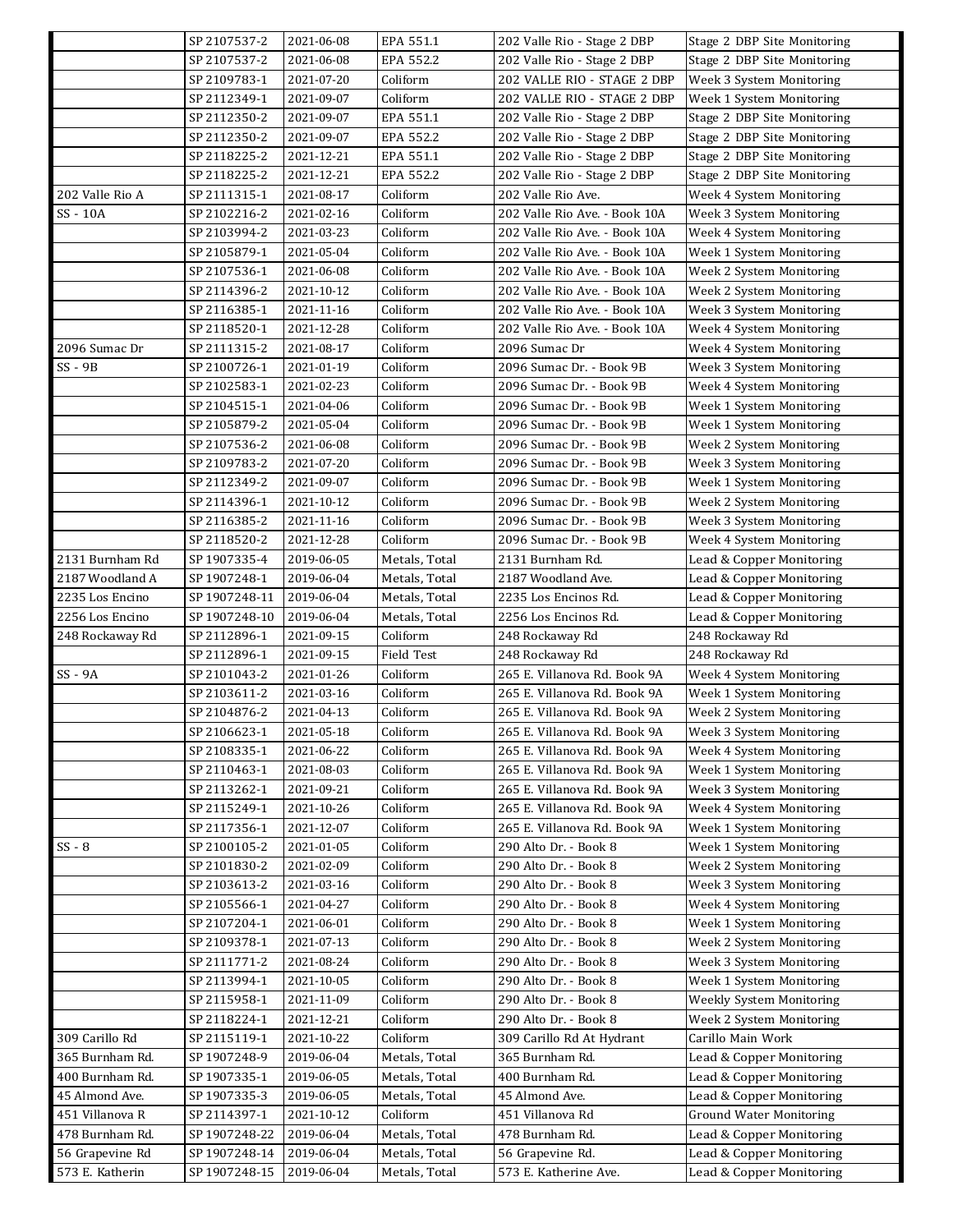| 595 Riverside R | SP 2116779-1  | 2021-11-23 | Coliform        | 595 Riverside RD               | Week 4 System Monitoring       |
|-----------------|---------------|------------|-----------------|--------------------------------|--------------------------------|
| $SS - 7$        | SP 2100726-2  | 2021-01-19 | Coliform        | 595 Riverside Rd. - Book 7     | Week 3 System Monitoring       |
|                 | SP 2102583-2  | 2021-02-23 | Coliform        | 595 Riverside Rd. - Book 7     | Week 4 System Monitoring       |
|                 | SP 2104515-2  | 2021-04-06 | Coliform        | 595 Riverside Rd. - Book 7     | Week 1 System Monitoring       |
|                 | SP 2106238-1  | 2021-05-11 | Coliform        | 595 Riverside Rd. - Book 7     | Week 2 System Monitoring       |
|                 | SP 2107998-1  | 2021-06-15 | Coliform        | 595 Riverside Rd. - Book 7     | Week 3 System Monitoring       |
|                 | SP 2110137-1  | 2021-07-27 | Coliform        | 595 Riverside Rd. - Book 7     | Week 4 System Monitoring       |
|                 | SP 2112809-1  | 2021-09-14 | Coliform        | 595 Riverside Rd. - Book 7     | Week 2 System Monitoring       |
|                 | SP 2113046-1  | 2021-09-17 | Coliform        | 595 Riverside Rd. - Book 7     | Weekly System Monitoring       |
|                 | SP 2113263-1  | 2021-09-21 | Coliform        | 595 Riverside Rd. - Book 7     | Weekly System Monitoring       |
|                 | SP 2114762-1  | 2021-10-19 | Coliform        | 595 Riverside Rd. - Book 7     | Week 3 System Monitoring       |
| 617 Country Dr. | SP 1907248-3  | 2019-06-04 | Metals, Total   | 617 Country Dr.                | Lead & Copper Monitoring       |
| 67 Calle El Pra | SP 2113773-1  | 2021-09-30 | Coliform        | 67 Calle El Prado              | <b>Ground Water Monitoring</b> |
| 710 Heather St. | SP 1907248-4  | 2019-06-04 | Metals, Total   | 710 Heather St.                | Lead & Copper Monitoring       |
| $SS - 5A$       | SP 2101431-2  | 2021-02-02 | Coliform        | 72 W. Catalina Dr.             | Week 1 System Monitoring       |
|                 | SP 2103305-2  | 2021-03-09 | Coliform        | 72 W. Catalina Dr.             | Week 2 System Monitoring       |
|                 | SP 2105254-1  | 2021-04-20 | Coliform        | 72 W. Catalina Dr.             | Week 3 System Monitoring       |
|                 | SP 2106939-1  | 2021-05-25 | Coliform        | 72 W. Catalina Dr.             | Week 4 System Monitoring       |
|                 | SP 2108938-1  | 2021-07-06 | Coliform        | 72 W. Catalina Dr.             | Week 1 System Monitoring       |
|                 | SP 2110908-1  | 2021-08-10 | Coliform        | 72 W. Catalina Dr.             | Week 2 System Monitoring       |
|                 | SP 2113607-1  | 2021-09-28 | Coliform        |                                |                                |
|                 |               |            | Coliform        | 72 W. Catalina Dr.             | Week 4 System Monitoring       |
|                 | SP 2115595-1  | 2021-11-02 |                 | 72 W. Catalina Dr.             | Week 1 System Monitoring       |
|                 | SP 2117883-1  | 2021-12-15 | Coliform        | 72 W. Catalina Dr.             | Week 2 System Monitoring       |
| 80 Pathelen Ave | SP 1907248-16 | 2019-06-04 | Metals, Total   | 80 Pathelen Ave.               | Lead & Copper Monitoring       |
| 85 Almond AVE   | SP 2101431-1  | 2021-02-02 | Coliform        | 85 Almond Ave.                 | Week 1 System Monitoring       |
|                 | SP 2103305-1  | 2021-03-09 | Coliform        | 85 Almond Ave.                 | Week 2 System Monitoring       |
|                 | SP 2106623-2  | 2021-05-18 | Coliform        | 85 Almond Ave.                 | Week 3 System Monitoring       |
|                 | SP 2108335-2  | 2021-06-22 | Coliform        | 85 Almond Ave.                 | Week 4 System Monitoring       |
|                 | SP 2110463-2  | 2021-08-03 | Coliform        | 85 Almond Ave.                 | Week 1 System Monitoring       |
|                 | SP 2113262-2  | 2021-09-21 | Coliform        | 85 Almond Ave.                 | Week 3 System Monitoring       |
|                 | SP 2115249-2  | 2021-10-26 | Coliform        | 85 Almond Ave.                 | Week 4 System Monitoring       |
|                 | SP 2117356-2  | 2021-12-07 | Coliform        | 85 Almond Ave.                 | Week 1 System Monitoring       |
| $SS - 6B$       | SP 2007935-1  | 2020-06-16 | Coliform        | 85 Almond Ave. - Book 6B       | Week 3 System Monitoring       |
| $SS - 14$       | SP 2100105-1  | 2021-01-05 | Coliform        | 9148 Nye Rd. - Book 14         | Week 1 System Monitoring       |
|                 | SP 2100105-1  | 2021-01-05 | Field Test      | 9148 Nye Rd. - Book 14         | Week 1 System Monitoring       |
|                 | SP 2101830-1  | 2021-02-09 | Coliform        | 9148 Nye Rd. - Book 14         | Week 2 System Monitoring       |
|                 | SP 2101830-1  | 2021-02-09 | Field Test      | 9148 Nye Rd. - Book 14         | Week 2 System Monitoring       |
|                 | SP 2103613-1  | 2021-03-16 | Coliform        | 9148 Nye Rd. - Book 14         | Week 3 System Monitoring       |
|                 | SP 2103613-1  | 2021-03-16 | Field Test      | 9148 Nye Rd. - Book 14         | Week 3 System Monitoring       |
|                 | SP 2105254-2  | 2021-04-20 | Field Test      | 9148 Nye Rd. - Book 14         | Week 3 System Monitoring       |
|                 | SP 2105254-2  | 2021-04-20 | Coliform        | 9148 Nye Rd. - Book 14         | Week 3 System Monitoring       |
|                 | SP 2106939-2  | 2021-05-25 | Coliform        | 9148 Nye Rd. - Book 14         | Week 4 System Monitoring       |
|                 | SP 2106939-2  | 2021-05-25 | Field Test      | 9148 Nye Rd. - Book 14         | Week 4 System Monitoring       |
|                 | SP 2108938-2  | 2021-07-06 | Field Test      | 9148 Nye Rd. - Book 14         | Week 1 System Monitoring       |
|                 | SP 2108938-2  | 2021-07-06 | Coliform        | 9148 Nye Rd. - Book 14         | Week 1 System Monitoring       |
|                 | SP 2110908-2  | 2021-08-10 | Coliform        | 9148 Nye Rd. - Book 14         | Week 2 System Monitoring       |
|                 | SP 2110908-2  | 2021-08-10 | Field Test      | 9148 Nye Rd. - Book 14         | Week 2 System Monitoring       |
|                 | SP 2113607-2  | 2021-09-28 | Field Test      | 9148 Nye Rd. - Book 14         | Week 4 System Monitoring       |
|                 | SP 2113607-2  | 2021-09-28 | Coliform        | 9148 Nye Rd. - Book 14         | Week 4 System Monitoring       |
|                 | SP 2115595-2  | 2021-11-02 | Coliform        | 9148 Nye Rd. - Book 14         | Week 1 System Monitoring       |
|                 | SP 2115595-2  | 2021-11-02 | Field Test      | 9148 Nye Rd. - Book 14         | Week 1 System Monitoring       |
|                 | SP 2117883-2  | 2021-12-15 | Coliform        | 9148 Nye Rd. - Book 14         | Week 2 System Monitoring       |
|                 | SP 2117883-2  | 2021-12-15 | Field Test      | 9148 Nye Rd. - Book 14         | Week 2 System Monitoring       |
| 98 Wormwood St. | SP 1907248-7  | 2019-06-04 | Metals, Total   | 98 Wormwood St.                | Lead & Copper Monitoring       |
| Bald Tnk 2      | SP 1900306-4  | 2019-01-08 | Wet Chemistry   | Baldwin Tank #2 - NO3 BLEND    | Nitrate Monitoring             |
| Baldwin Yard So | SP 2115960-2  | 2021-11-09 | General Mineral | Baldwin Yard Soft Water Sample | Soft Water Sample              |
| Well #6 (Re-Sam | SP 2109787-1  | 2021-07-20 | Coliform        | Well #6 (Re-Sample)            | Bert                           |
| Well 01         | SP 1302830-1  | 2013-03-19 | Radio Chemistry | Well 01 (1989)                 | Well 01 - Water Quality        |
|                 | SP 1305549-1  | 2013-06-04 | Radio Chemistry | Well 01 (1989)                 | Well 01 - Water Quality        |
|                 | SP 2100104-1  | 2021-01-05 | Wet Chemistry   | Well 01 (1989)                 | Nitrate Monitoring             |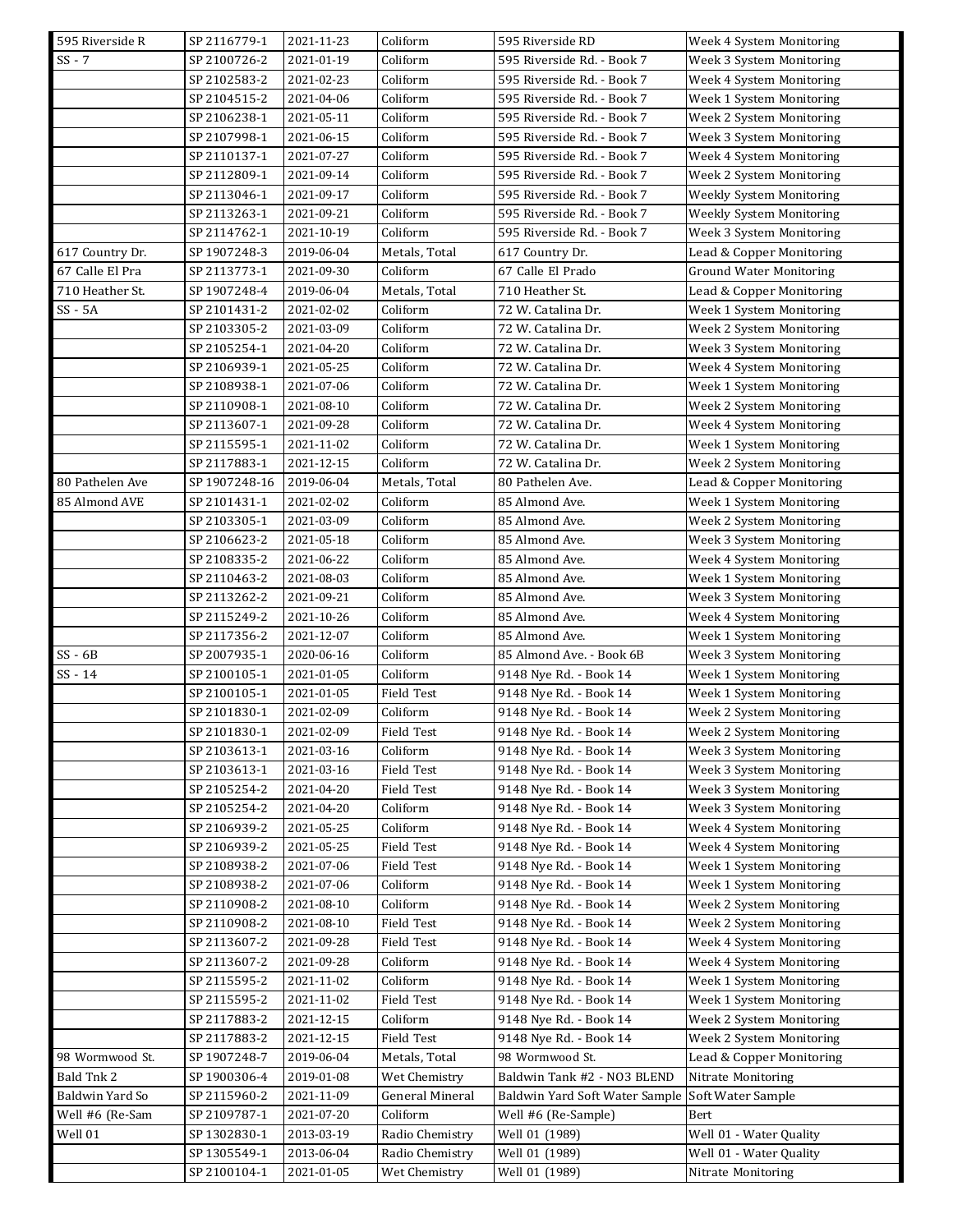|             | SP 2101829-1 | 2021-02-09       | Wet Chemistry          | Well 01 (1989) | Well 01 - Water Quality      |
|-------------|--------------|------------------|------------------------|----------------|------------------------------|
|             | SP 2101831-1 | 2021-02-09       | Wet Chemistry          | Well 01 (1989) | Well 01 - Water Quality      |
|             | SP 2101829-1 | 2021-02-09       | <b>General Mineral</b> | Well 01 (1989) | Well 01 - Water Quality      |
|             | SP 2102220-1 | 2021-02-16       | Wet Chemistry          | Well 01 (1989) | Nitrate Monitoring           |
|             | SP 2102894-1 | 2021-03-02       | Wet Chemistry          | Well 01 (1989) | Nitrate Monitoring           |
|             | SP 2104514-1 | 2021-04-06       | Wet Chemistry          | Well 01 (1989) | Nitrate Monitoring           |
|             | SP 2106239-1 | 2021-05-11       | Wet Chemistry          | Well 01 (1989) | Nitrate Monitoring           |
|             | SP 2107205-1 | 2021-06-01       | Wet Chemistry          | Well 01 (1989) | Nitrate Monitoring           |
|             | SP 2108936-1 | 2021-07-06       | Wet Chemistry          | Well 01 (1989) | Nitrate Monitoring           |
|             | SP 2110464-1 | 2021-08-03       | Wet Chemistry          | Well 01 (1989) | Nitrate Monitoring           |
|             | SP 2112810-1 | 2021-09-14       | Wet Chemistry          | Well 01 (1989) | Nitrate Monitoring           |
|             | SP 2114763-1 | 2021-10-19       | Wet Chemistry          | Well 01 (1989) | Nitrate Monitoring           |
|             | SP 2115596-1 | 2021-11-02       | Wet Chemistry          | Well 01 (1989) | Nitrate Monitoring           |
|             | SP 2117357-1 | 2021-12-07       | Wet Chemistry          | Well 01 (1989) | Nitrate Monitoring           |
| Well 02     | SP 1405147-1 | 2014-05-06       | Wet Chemistry          | Well 02        | Well 02 - Water Quality      |
|             | SP 1405147-1 | 2014-05-06       | General Mineral        | Well 02        | Well 02 - Water Quality      |
|             | SP 1406653-1 | 2014-06-10       | Wet Chemistry          | Well 02        | Well 02 - Water Quality      |
| Well 03     | SP 1302833-1 | 2013-03-19       | Radio Chemistry        | Well 03        | Well 03 - Radio Monitoring   |
|             | SP 1305552-1 | 2013-06-04       | Radio Chemistry        | Well 03        | Well 03 - Radio Monitoring   |
|             | SP 1702589-1 | 2017-02-28       | Wet Chemistry          | Well 03        | Well 03 - Water Quality      |
|             | SP 1702589-1 | 2017-02-28       | General Mineral        | Well 03        | Well 03 - Water Quality      |
|             | SP 1904031-1 | 2019-03-26       | Wet Chemistry          | Well 03        | Well 03 - Water Quality      |
| Well 04     | SP 1902985-1 | 2019-03-05       | Radio Chemistry        | Well 04 (2007) | Well 04 - Radio Monitoring   |
|             | SP 2004090-1 | 2020-03-24       | General Mineral        | Well 04 (2007) | Well 04 - Water Quality      |
|             | SP 2004090-1 | 2020-03-24       | Wet Chemistry          | Well 04 (2007) | Well 04 - Water Quality      |
|             | SP 2102893-1 | 2021-03-02       | Wet Chemistry          | Well 04 (2007) | Well 04 - Water Quality      |
| Well 6      | SP 2003739-1 | 2020-03-17       | Radio Chemistry        | Well 06        | Well 06 - Water Quality      |
|             | SP 2007587-1 | 2020-06-09       | Radio Chemistry        | Well 06        | Well 06 - Water Quality      |
|             | SP 2012588-1 | 2020-09-15       | Radio Chemistry        | Well 06        | Well 06 - Water Quality      |
|             | SP 2017325-1 | 2020-12-15       | Radio Chemistry        | Well 06        | Well 06 - Water Quality      |
|             | SP 2117355-1 | 2021-12-07       | Wet Chemistry          | Well 06        | VENTURA RIVER WATER DISTRICT |
|             | SP 2117885-1 | 2021-12-15       | General Mineral        | Well 06        | New Well 6 - Title 22        |
|             | SP 2117885-1 | 2021-12-15       | Wet Chemistry          | Well 06        | New Well 6 - Title 22        |
| Well 07 New | SP 2004227-1 | 2020-03-27       | Radio Chemistry        | Well 07 (New)  | Well 7 - Water Quality       |
|             | SP 2004227-1 | 2020-03-27       | Wet Chemistry          | Well 07 (New)  | Well 7 - Water Quality       |
|             | SP 2004227-1 | 2020-03-27       | General Mineral        | Well 07 (New)  | Well 7 - Water Quality       |
|             | SP 2100104-2 | $2021 - 01 - 05$ | Wet Chemistry          | Well 07 (New)  | Nitrate Monitoring           |
|             | SP 2102220-2 | 2021-02-16       | Wet Chemistry          | Well 07 (New)  | Nitrate Monitoring           |
|             | SP 2102891-1 | 2021-03-02       | Wet Chemistry          | Well 07 (New)  | Well 7 - Water Quality       |
|             | SP 2102894-2 | 2021-03-02       | Wet Chemistry          | Well 07 (New)  | Nitrate Monitoring           |
|             | SP 2104514-2 | 2021-04-06       | Wet Chemistry          | Well 07 (New)  | Nitrate Monitoring           |
|             | SP 2106239-2 | 2021-05-11       | Wet Chemistry          | Well 07 (New)  | Nitrate Monitoring           |
|             | SP 2107205-2 | 2021-06-01       | Wet Chemistry          | Well 07 (New)  | Nitrate Monitoring           |
|             | SP 2108936-2 | 2021-07-06       | Wet Chemistry          | Well 07 (New)  | Nitrate Monitoring           |
|             | SP 2110464-2 | 2021-08-03       | Wet Chemistry          | Well 07 (New)  | Nitrate Monitoring           |
|             | SP 2112810-2 | 2021-09-14       | Wet Chemistry          | Well 07 (New)  | Nitrate Monitoring           |
|             | SP 2114763-2 | 2021-10-19       | Wet Chemistry          | Well 07 (New)  | Nitrate Monitoring           |
|             | SP 2115596-2 | 2021-11-02       | Wet Chemistry          | Well 07 (New)  | Nitrate Monitoring           |
|             | SP 2117357-2 | 2021-12-07       | Wet Chemistry          | Well 07 (New)  | Nitrate Monitoring           |